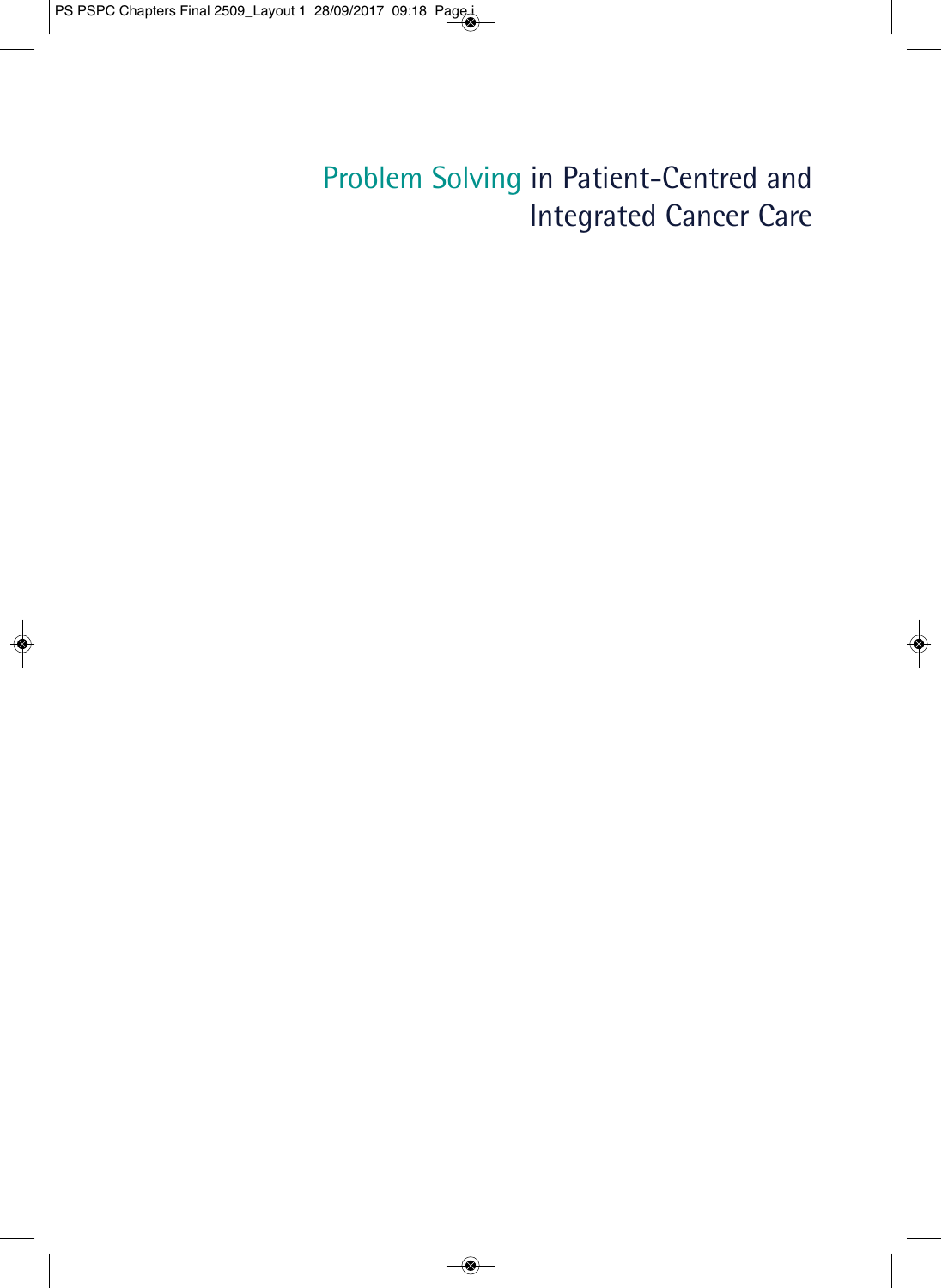You treat a disease, you win, you lose. You treat a person, I guarantee you, you'll win, no matter what the outcome.

*Hunter Doherty 'Patch' Adams, MD (American physician, author and social activist)*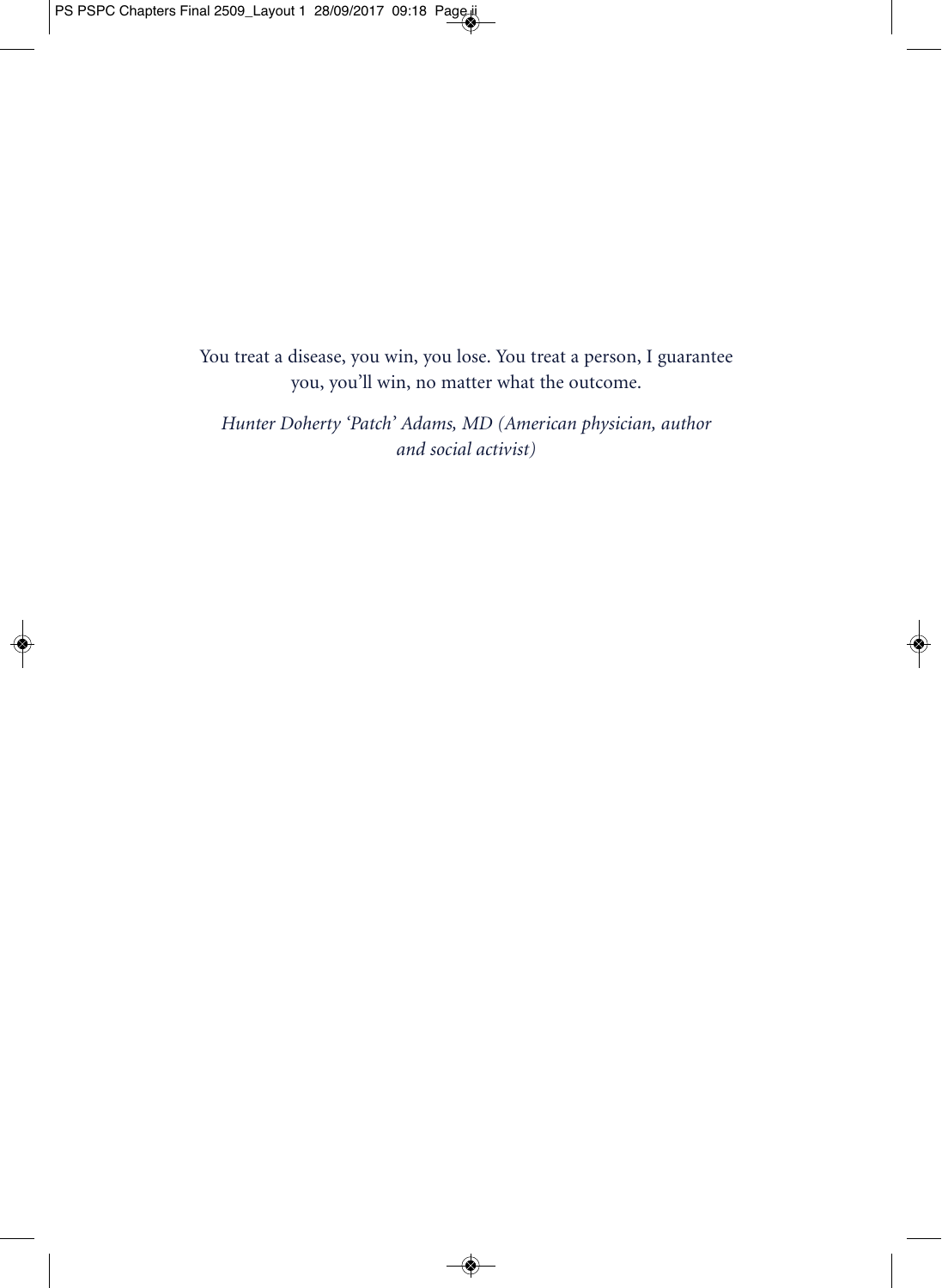# Problem Solving in Patient-Centred and Integrated Cancer Care

### **Edited by**

### **Galina Velikova,** BMBS, PhD, FRCP

Professor of Psychosocial and Medical Oncology, Leeds Institute of Cancer and Pathology, University of Leeds, Leeds; Leeds Cancer Centre, St James's University Hospital, Leeds Teaching Hospitals NHS Trust, Leeds

### **Lesley Fallowfield,** DBE, BSc, DPhil, FMedSci

Director, Sussex Health Outcomes Research and Education in Cancer (SHORE-C), University of Sussex, Brighton

### **Jane Younger,** MBChB, MRCPsych

Consultant in Psychological Medicine, Clatterbridge Cancer Centre NHS Foundation Trust, Birkenhead

### **Ruth E. Board,** BSc, MBChB, PhD, FRCP

Consultant in Medical Oncology, Lancashire Teaching Hospitals NHS Foundation Trust, Preston; Honorary Senior Lecturer, University of Manchester, Manchester

#### **Peter Selby,** CBE, MD, MA, DSc, FRCP, FRCR, FMedSci

Professor of Cancer Medicine and Associate Dean, University of Leeds and Leeds Teaching Hospitals NHS Trust, Leeds; Honorary President of the Association of Cancer Physicians and of the European Cancer Concord

### **Published in association with the Association of Cancer Physicians**

### **EBN HEALTH**

O X F O R D, U K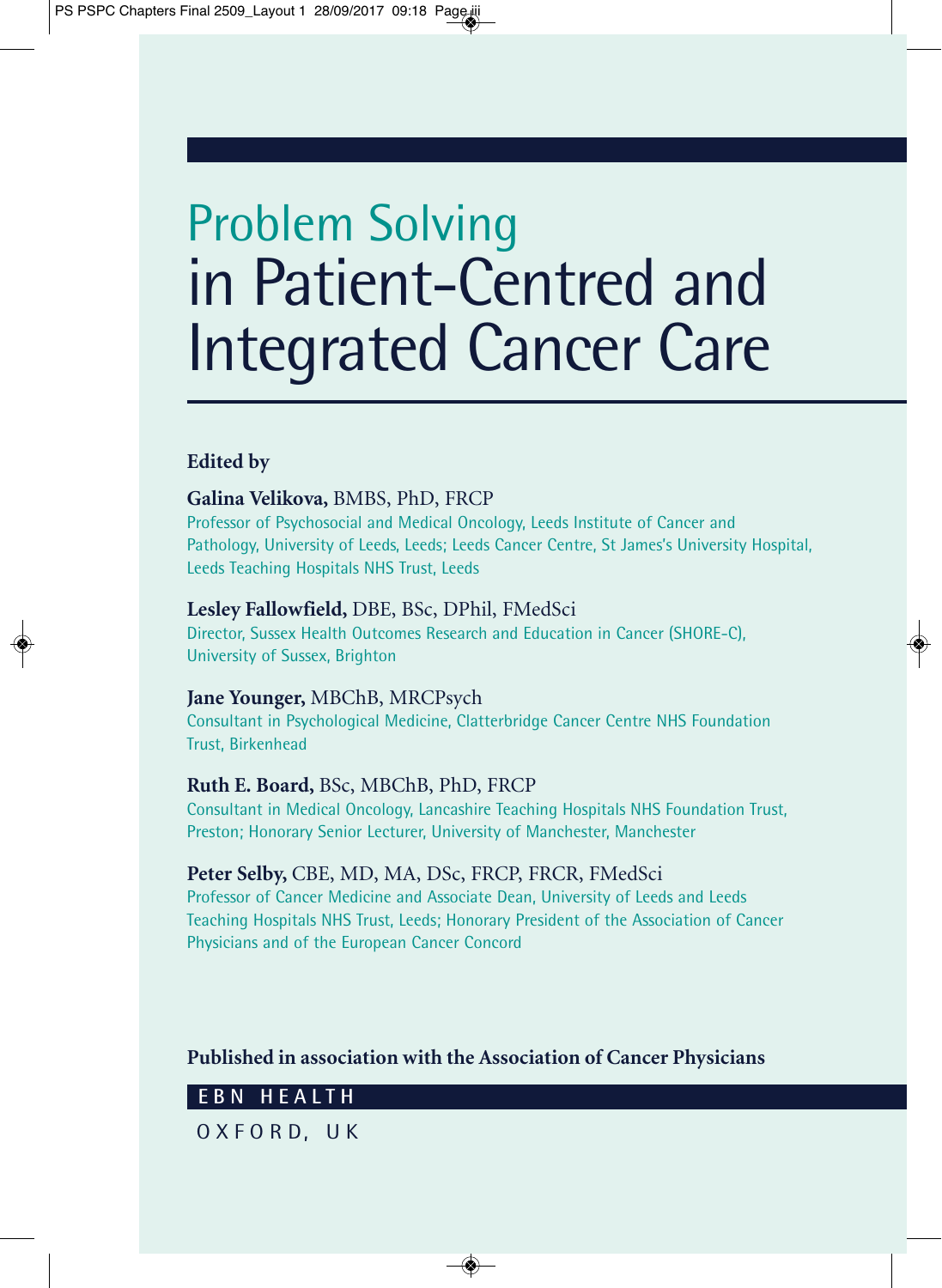EBN Health An imprint of Evidence-based Networks Ltd Witney Business & Innovation Centre Windrush House, Burford Road Witney, Oxfordshire OX29 7DX, UK

Tel: +44 1865 522326 Email: info@ebnhealth.com

Web: www.ebnhealth.com

**Distributed worldwide by:** Marston Book Services Ltd 160 Eastern Avenue Milton Park Abingdon Oxon OX14 4SB, UK Tel: +44 1235 465500 Fax: +44 1235 465555 Email: trade.orders@marston.co.uk

© Evidence-based Networks Ltd 2018

First published 2018

All rights reserved. No part of this publication may be reproduced, stored in a retrieval system, or transmitted, in any form or by any means, without the prior permission in writing from EBN Health or Evidence-based Networks Ltd.

Although every effort has been made to ensure that all owners of copyright material have been acknowledged in this publication, we would be glad to acknowledge in subsequent reprints or editions any omissions brought to the attention in writing of EBN Health or Evidence-based Networks Ltd.

EBN Health and Evidence-based Networks Ltd bear no responsibility for the persistence or accuracy of URLs for external or third-party internet websites referred to in this publication, and do not guarantee that any content on such websites is, or will remain, accurate or appropriate.

A catalogue record for this book is available from the British Library.

ISBN 13 978 0 99559 540 8 ISBN e-book 978 0 99559 541 5

The publisher makes no representation, express or implied, that the dosages in this book are correct. Readers must therefore always check the product information and clinical procedures with the most up-to-date published product information and data sheets provided by the manufacturers and the most recent codes of conduct and safety regulations. The authors and the publisher do not accept any liability for any errors in the text or for the misuse or misapplication of material in this work.

Series design by Pete Russell Typographic Design, Faringdon, Oxon, UK Typeset by Ian Winter Design, Ramsden, Oxon, UK Printed by Latimer Trend and Company Ltd, Plymouth, UK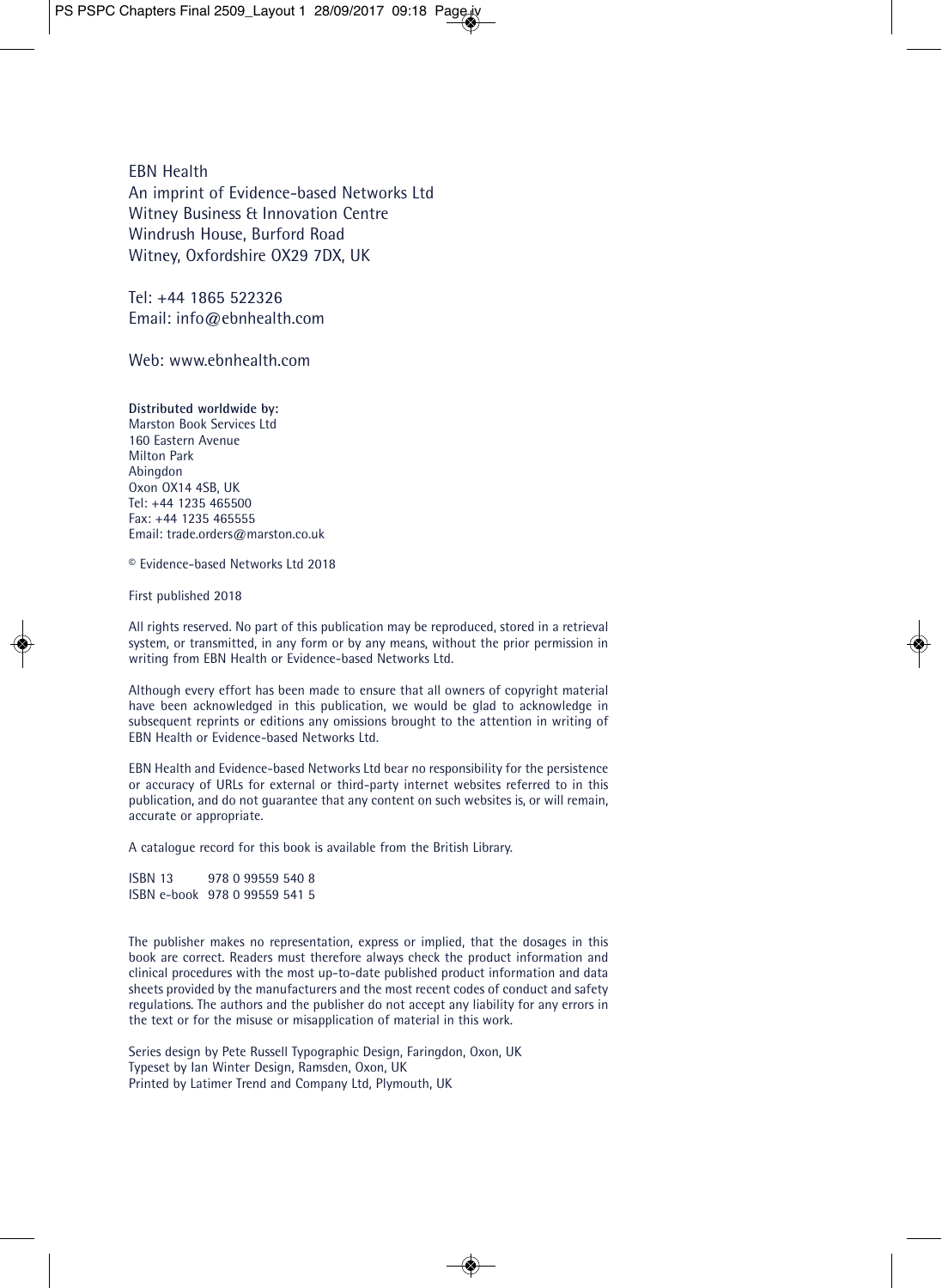## **Contents**

|     | <b>Contributors</b>                                                                                                                                                                                 | viii |
|-----|-----------------------------------------------------------------------------------------------------------------------------------------------------------------------------------------------------|------|
|     | <b>Preface</b>                                                                                                                                                                                      | xiii |
|     | <b>Acknowledgements</b>                                                                                                                                                                             | xiv  |
|     | <b>Abbreviations</b>                                                                                                                                                                                | XV   |
|     | <b>SECTION ONE Perspectives</b>                                                                                                                                                                     |      |
| 1.  | Patient-Centred and Integrated Cancer Care, Peter Selby,<br>Ruth E. Board, Galina Velikova                                                                                                          | 1    |
| 2.  | Monitoring of Symptoms, Toxicity and Functioning Using Patient-<br>Reported Outcome Measures, Alexandra Gilbert,<br>Peter Selby, Galina Velikova                                                    | 6    |
| 3.  | Assessment of Psychological Distress in Cancer, Jane Younger                                                                                                                                        | 14   |
| 4.  | Patient-Centred Decision Making: Communication Challenges,<br>Lesley Fallowfield, Peter Selby                                                                                                       | 19   |
| 5.  | Patient Engagement and Empowerment: Key Components of Effective<br>Patient-Centred Care, Hugh Butcher, Peter Selby                                                                                  | 24   |
| 6.  | How Can the GP Support the Patient through the Whole Cancer Journey?<br>Sinead Clarke, Pete Nightingale, Anthony Cunliffe                                                                           | 31   |
| 7.  | Making a Difference: the True Value of Voluntary Sector and NHS<br>Collaboration for Cancer Patients, Carers and Families, Laura Lee                                                                | 36   |
| 8.  | Cancer Survivorship, Lynn Calman, Claire Foster                                                                                                                                                     | 39   |
| 9.  | Survivorship and Rehabilitation: Recommendations from a European<br>Perspective, Tit Albreht, Christine Berling, Claudia Ferrari, Stein Kaasa,<br>Luzia Travado                                     | 45   |
| 10. | Improving Quality of Life after Cancer Treatment, Jane Maher,<br>Lesley Smith, Louisa Petchey                                                                                                       | 50   |
| 11. | Integration of Palliative Care Support into Oncology Practice,<br>Lucy Ziegler, Michael I. Bennett                                                                                                  | 58   |
| 12. | Integration of Supportive Care into Oncology Clinics Ensures Best<br>Practice for Patients with Metastatic Cancer, Tracey Coleby,<br>Lorraine Turner, Andrew M. Wardley                             | 61   |
| 13. | Integration of Cancer Care between Primary Care and Hospitals,<br>Peter Selby, Geoff Hall, Ladislav Dusek, Fotios Loupakis, Lucio Luzzatto,<br>Tit Albreht, Richard D. Neal, Rob Turner, Sean Duffy | 64   |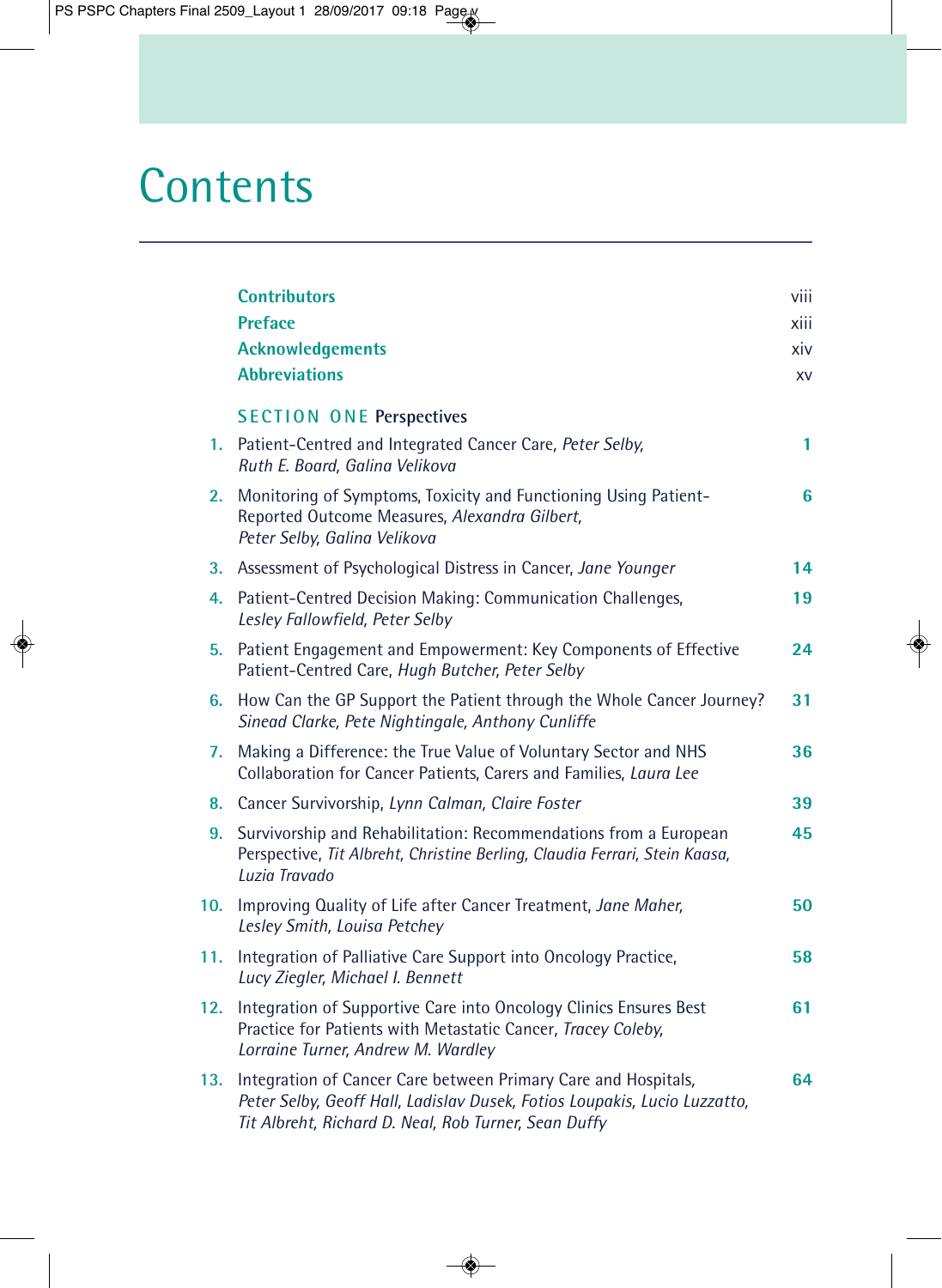| 14. | Psychosexual Difficulties after Cancer, Isabel White, Justin Grayer                                                                                                                | 71  |
|-----|------------------------------------------------------------------------------------------------------------------------------------------------------------------------------------|-----|
| 15. | Social Difficulties of Cancer Patients, Penny Wright, Peter Selby                                                                                                                  | 78  |
| 16. | Complementary Therapies in Patient-Centred and Integrated Cancer Care,<br>Jacqui Stringer                                                                                          | 83  |
| 17. | Fertility Issues in Cancer Treatment, Rebecca Lee, Anne Armstrong                                                                                                                  | 87  |
| 18. | Embedding Patient and Public Involvement and Engagement in a Cancer<br>Research Centre, Jim Fitzgibbon, Kate Cleary, Annmarie Nelson                                               | 92  |
|     | <b>SECTION TWO Case studies</b>                                                                                                                                                    |     |
|     | 1. A Young Adult with Sarcoma: a Case of Complexities,<br>Anna Olsson-Brown, Jane Younger                                                                                          | 97  |
| 2.  | Cancer of Unknown Primary Treated with Palliative Chemotherapy<br>and Hospice Care, Nicola Hughes, Daniel Swinson, Emma Lowe                                                       | 102 |
| 3.  | A Patient with Advanced Oesophageal Cancer Requiring Interventional<br>Radiology and Palliative Care Input, Mark Openshaw, Sam Khan,<br>Meera Chauhan, Laura Clipsham, Anne Thomas | 106 |
| 4.  | A Metastatic Breast Cancer Patient Who Was Suicidal and Refused<br>Treatment, Kok Haw Jonathan Lim, Bethan Daniel, Tracey Coleby,<br>Andrew M. Wardley                             | 112 |
| 5.  | Metastatic Adenocarcinoma of the Lung, Vinton Cheng,<br><b>Denis Talbot</b>                                                                                                        | 117 |
| 6.  | Lessons Learnt from a Deaf Patient with Ovarian Cancer,<br>Nicola Flaum, Jurjees Hasan                                                                                             | 124 |
| 7.  | A Young Man with Undiagnosed Autistic Spectrum Disorder and<br>Hodgkin's Lymphoma, Alexandra R. Lewis, Kim Linton                                                                  | 129 |
| 8.  | A T3N1 Oesophageal Adenocarcinoma Patient Refusing Curative<br>Surgery for Seemingly Irrational Reasons, Maung Maung Myat Moe,<br>Clare Kane, Cate Simmons, Lucinda Melcher        | 134 |
| 9.  | A Patient with Brain Cancer: from Diagnosis to Treatment, Yin Zhou                                                                                                                 | 139 |
| 10. | A Woman Presenting to Primary Care with Painful Bone Metastases,<br>Lucy Flanders, Mulyati Mohamed, Pauline Leonard                                                                | 144 |
| 11. | Management of Psychological and Behavioural Challenges in a<br>Patient with Glioblastoma, Suryanarayana Kakkilaya, Jane Younger                                                    | 149 |
| 12. | Psychological Therapy to Aid Tablet Taking in Cancer Treatment,<br>Lesley Seddon, Fiona James, Ruth E. Board                                                                       | 153 |
| 13. | Treatment Challenges in a Patient with Metastatic Breast Cancer,<br>Helen Adderley, Elena Takeuchi                                                                                 | 159 |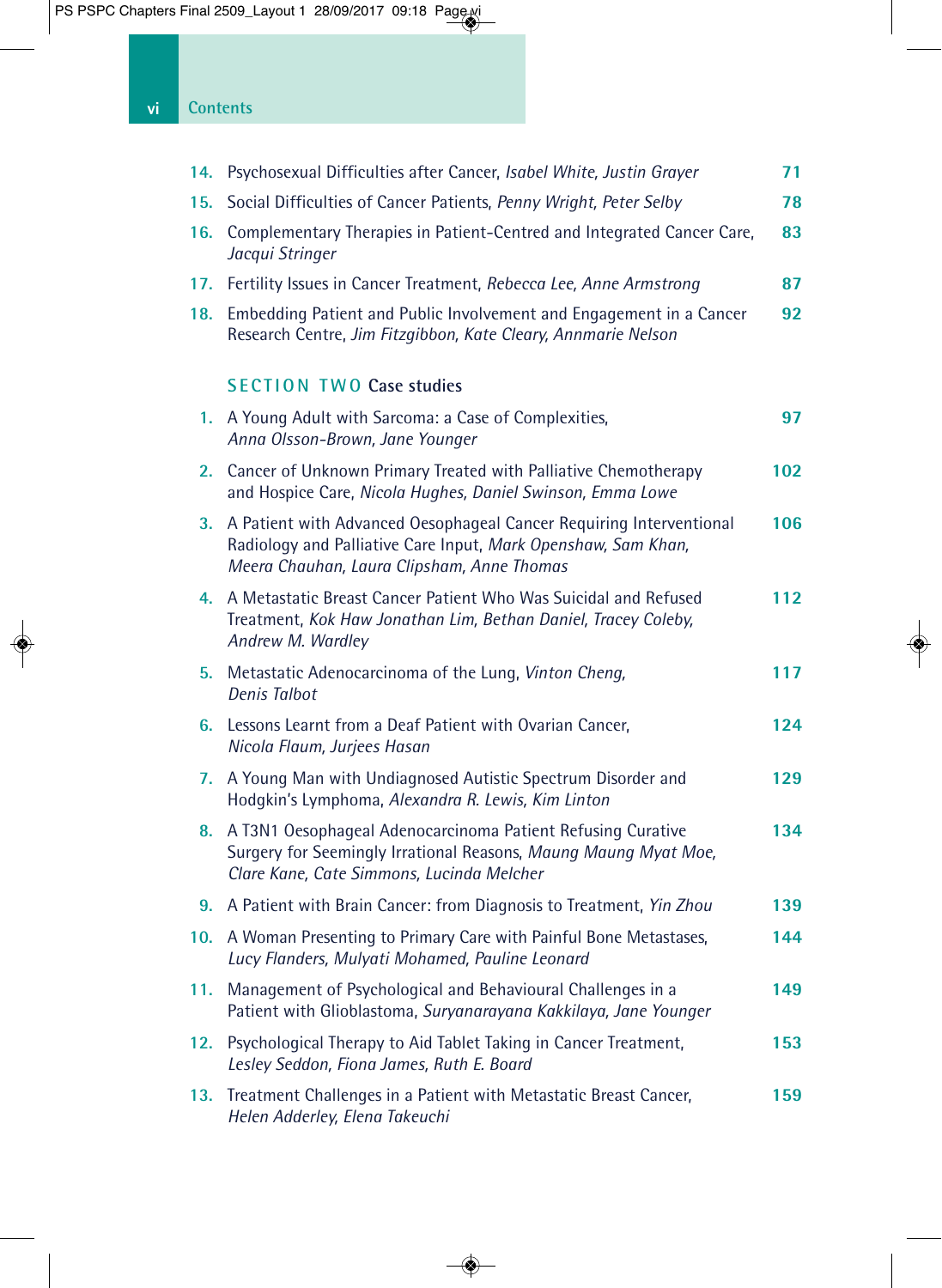### **Contents viii**

|     | 14. Treatment of Cervical Cancer during Pregnancy and Management of<br>Late Effects, Alexandra Gilbert, Kate Cardale, Galina Velikova                                            | 163 |
|-----|----------------------------------------------------------------------------------------------------------------------------------------------------------------------------------|-----|
| 15. | A Patient with Prostate Cancer with Ureteric Obstruction and Complex<br>Social Issues, Charlotte Richardson, Iva Damyanova                                                       | 169 |
| 16. | Integrated Care When Cancer Is Diagnosed in Pregnancy,<br>Richard Simcock, Pete Wallroth                                                                                         | 173 |
| 17. | Integrated Care in the Treatment of Head and Neck Malignancy,<br>177<br>Siobhan Morrison, Andrew Fishburn, Anne Carter, Rachel Hewitson,<br>Katy Everson, Muthiah Sivaramalingam |     |
|     | 18. Vulvovaginal Pain after Breast Cancer Treatment, <i>Josie Butcher</i>                                                                                                        | 182 |
| 19. | Use of Patient-Reported Outcome Measures to Enhance Follow-Up<br>after Germ Cell Tumour Treatment, Oana C. Lindner, Dulani Ranatunge,<br>Dan Stark                               | 188 |
| 20. | A Young Woman with Advanced Gastric Cancer, Gemma Dart,<br><b>Alison Young</b>                                                                                                   |     |
| 21. | A Patient with Metastatic Breast Cancer, Alicia-Marie Conway,<br>Elena Takeuchi                                                                                                  | 201 |
| 22. | A Patient with Melanoma, Severe Psychosis on Steroids, and Multiple<br>Other Issues, Hariharan Kuhan, Gail Prout, Paul Nathan                                                    | 205 |

#### **Index** 210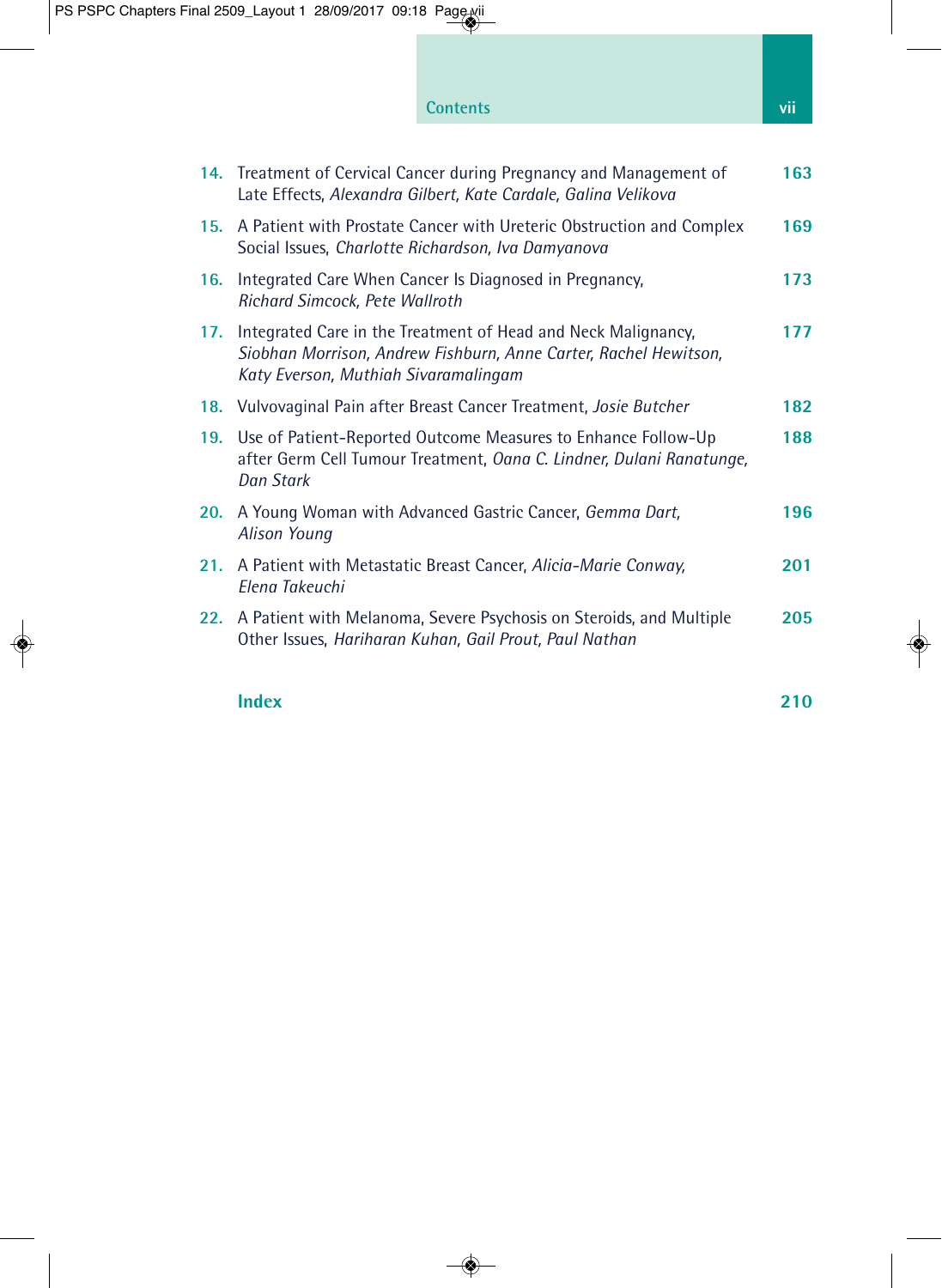### **Contributors**

- **Dr Helen Adderley,** Registrar in Medical Oncology, Christie NHS Foundation Trust, Manchester
- **Assistant Professor Tit Albreht,** Senior Health Services Researcher, Head of Centre for Health Care, National Institute of Public Health of Slovenia, Ljubljana, Slovenia
- **Dr Anne Armstrong,** Consultant in Medical Oncology and Honorary Senior Lecturer, Christie NHS Foundation Trust, Manchester
- **Professor Michael I. Bennett,** St Gemma's Professor of Palliative Medicine, Leeds Institute of Health Sciences, University of Leeds, Leeds
- **Dr Christine Berling,** Head of International and European Affairs, Directorate General for Health, Ministry of Health and Solidarity, Paris, France
- **Dr Ruth E. Board,** Consultant in Medical Oncology, Lancashire Teaching Hospitals NHS Foundation Trust, Preston; Honorary Senior Lecturer, University of Manchester, Manchester
- **Mr Hugh Butcher,** Cancer Patient Advocate and University of Leeds Visiting Research Fellow (Patient and Public Involvement), Leeds Institute of Cancer and Pathology, University of Leeds, Leeds
- **Dr Josie Butcher,** Consultant and Director, Psychosexual Medicine and Therapy Service, Cheshire and Wirral Partnership NHS Foundation Trust, Chester
- **Dr Lynn Calman,** Senior Research Fellow, Macmillan Survivorship Research Group, Faculty of Health Sciences, University of Southampton, Southampton
- **Dr Kate Cardale,** Consultant in Clinical Oncology, Leeds Cancer Centre, St James's University Hospital, Leeds Teaching Hospitals NHS Trust, Leeds
- **Mrs Anne Carter,** Advanced Oncology Team Leader Dietitian, Lancashire Teaching Hospitals NHS Foundation Trust, Preston
- **Dr Meera Chauhan,** Clinical Research Fellow, University of Leicester, Leicester
- **Dr Vinton Cheng,** Clinical Research Fellow, CRUK/MRC Oxford Institute for Radiation Oncology, Department of Oncology, University of Oxford, Oxford
- **Dr Sinead Clarke,** GP Adviser, Macmillan Cancer Support, London
- **Miss Kate Cleary,** Administrative Officer, Wales Cancer Research Centre, Cardiff University, Cardiff
- **Dr Laura Clipsham,** Consultant in Palliative Medicine, Leicester Royal Infirmary, University Hospitals of Leicester NHS Trust, Leicester
- **Mrs Tracey Coleby,** Macmillan Breast Palliative Care Clinical Nurse Specialist, Christie NHS Foundation Trust, Manchester
- **Dr Alicia-Marie Conway,** Specialist Registrar in Medical Oncology, Christie NHS Foundation Trust, Manchester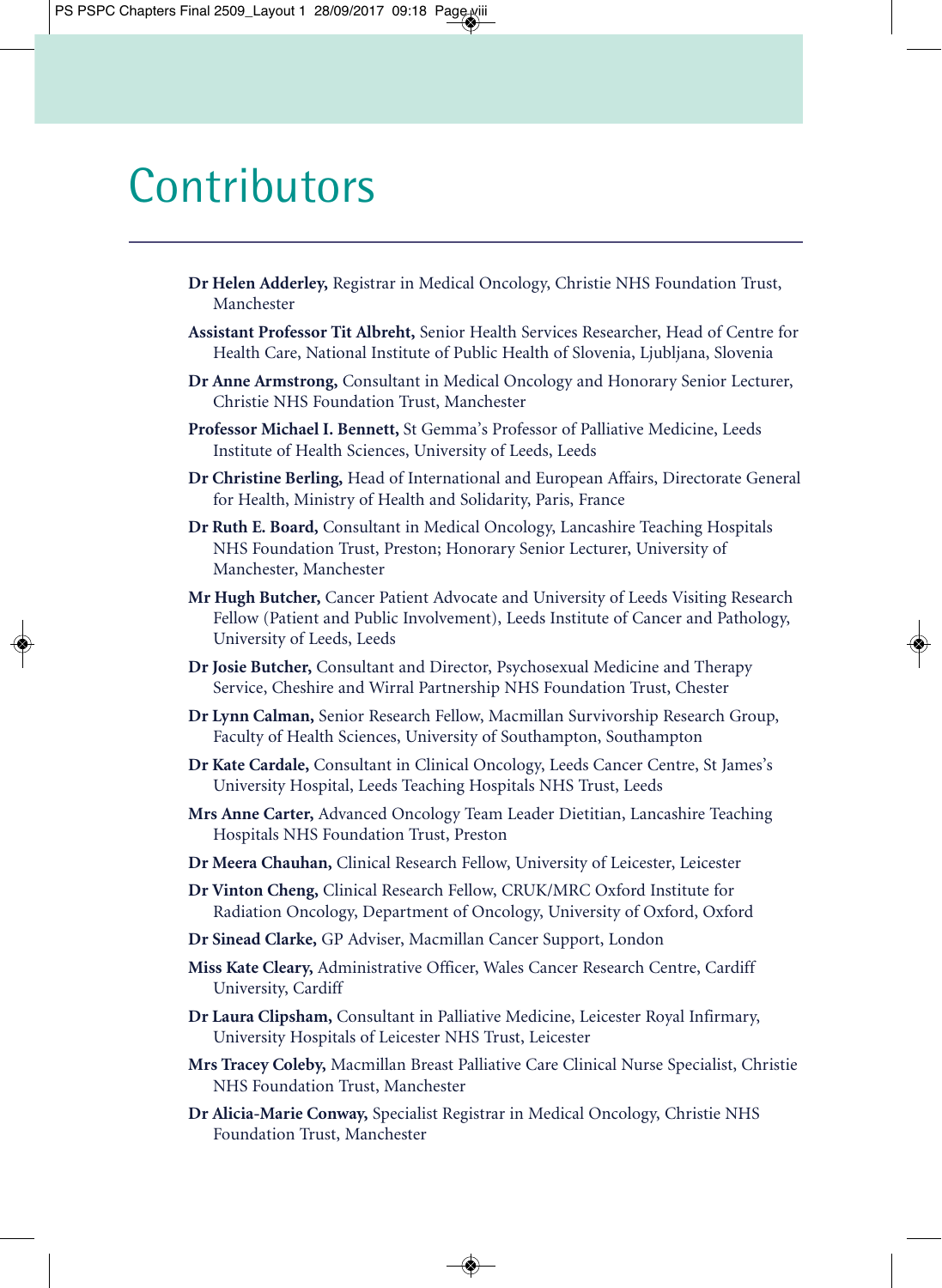- **Dr Anthony Cunliffe,** Macmillan Lead GP Adviser for Prevention and Diagnosis, Macmillan Cancer Support, London
- **Dr Iva Damyanova,** Consultant in Medical Oncology, Mid-Yorkshire Hospitals NHS Trust, Wakefield
- **Ms Bethan Daniel,** Macmillan Secondary Breast Clinical Nurse Specialist, Christie NHS Foundation Trust, Manchester
- **Dr Gemma Dart,** Registrar in Medical Oncology, Leeds Cancer Centre, St James's University Hospital, Leeds Teaching Hospitals NHS Trust, Leeds
- **Professor Sean Duffy,** West Yorkshire and Harrogate Cancer Alliance Lead, Leeds
- **Dr Ladislav Dusek,** Head of Department, Institute for Biostatistics and Analyses, Faculty of Medicine, Masaryk University, Czechia
- **Mrs Katy Everson,** Specialist Dietitian in Oncology, Royal Preston Hospital, Lancashire Teaching Hospitals NHS Foundation Trust, Preston
- **Professor Dame Lesley Fallowfield,** Director, Sussex Health Outcomes Research and Education in Cancer (SHORE-C), University of Sussex, Brighton
- **Dr Claudia Ferrari,** Head of Department of Care Organization, French National Cancer Institute (INCa), Boulogne Billancourt, France
- **Mr Andrew Fishburn,** Lead Clinical Nurse Specialist in Head and Neck, Lancashire Teaching Hospitals NHS Foundation Trust, Preston
- **Dr Jim Fitzgibbon,** Volunteer Lead Research Partner, Wales Cancer Research Centre, Cardiff University, Cardiff
- **Dr Lucy Flanders,** Core Medical Trainee, National Medical Director's Clinical Fellow, NHS England, London
- **Dr Nicola Flaum,** Specialist Registrar in Medical Oncology, Christie NHS Foundation Trust, Manchester
- **Professor Claire Foster,** Professor of Psychosocial Oncology and Director of Macmillan Survivorship Research Group, Faculty of Health Sciences, University of Southampton, Southampton
- **Dr Alexandra Gilbert,** NIHR Academic Clinical Lecturer in Clinical Oncology, University of Leeds; Leeds Cancer Centre, St James's University Hospital, Leeds Teaching Hospitals NHS Trust, Leeds
- **Dr Justin Grayer,** Principal Clinical Psychologist and Psychosexual and Relationship Therapist, Lead of Adult Psychological Support Team, Royal Marsden NHS Foundation Trust, London
- **Dr Geoff Hall,** Senior Lecturer in Medical Oncology, Leeds Institute of Cancer and Pathology, University of Leeds, Leeds; Leeds Cancer Centre, St James's University Hospital, Leeds Teaching Hospitals NHS Trust, Leeds
- **Dr Jurjees Hasan,** Consultant in Medical Oncology, Christie NHS Foundation Trust, Manchester
- **Miss Rachel Hewitson,** Macmillan Speech and Language Therapist, Lancashire Teaching Hospitals NHS Foundation Trust, Preston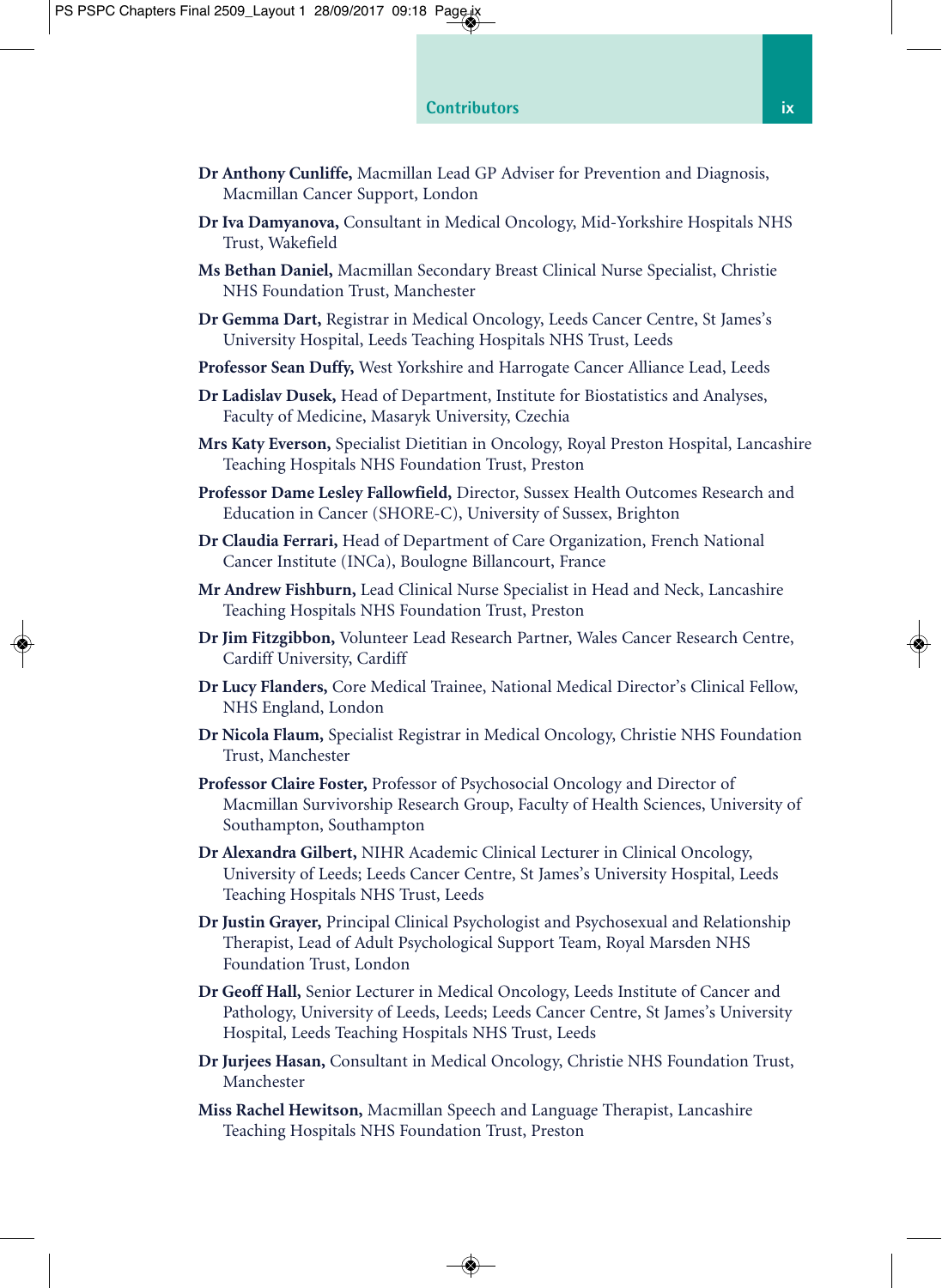- **Dr Nicola Hughes,** Academic Clinical Fellow in Medical Oncology, Leeds Cancer Centre, St James's University Hospital, Leeds Teaching Hospitals NHS Trust, Leeds
- **Dr Fiona James,** Foundation Doctor, Royal Preston Hospital, Lancashire Teaching Hospitals NHS Foundation Trust, Preston
- **Professor Stein Kaasa,** Head of Department of Oncology, Oslo University Hospital and University of Oslo, Oslo, Norway
- **Dr Suryanarayana Kakkilaya,** Consultant in Psychiatry, Elysium Healthcare, Warrington
- **Dr Clare Kane,** Registrar in Clinical Oncology, North Middlesex University Hospital NHS Trust, London
- **Dr Sam Khan,** Clinical Research Fellow, University of Leicester, Leicester
- **Dr Hariharan Kuhan,** Specialist Registrar in Medical Oncology, Mount Vernon Cancer Centre, Northwood, Middlesex
- **Ms Laura Lee,** CEO, Maggie's Centres, London
- **Dr Rebecca Lee,** Specialist Registrar, Christie NHS Foundation Trust, Manchester
- **Dr Pauline Leonard,** Consultant in Medical Oncology, Whittington Health NHS Trust, London
- **Dr Alexandra R. Lewis,** Specialist Registrar in Medical Oncology, Christie NHS Foundation Trust, Manchester
- **Dr Kok Haw Jonathan Lim,** Specialty Trainee in Medical Oncology, Christie NHS Foundation Trust, Manchester
- **Dr Oana C. Lindner,** Research Fellow, Patient-Centred Outcomes Research Group, University of Leeds, Leeds
- **Dr Kim Linton,** Consultant in Medical Oncology, Christie NHS Foundation Trust, Manchester
- **Dr Fotios Loupakis,** Consultant in Medical Oncology, Azienda University Hospital, Pisa, Italy
- **Dr Emma Lowe,** Consultant in Palliative Medicine, Mid Yorkshire Hospitals NHS Trust, Wakefield
- **Professor Lucio Luzzatto,** Honorary Professor of Haematology, University of Florence, Florence, Italy
- **Dr Jane Maher,** Joint Chief Medical Officer, Macmillan Cancer Support, London; Honorary Consultant in Clinical Oncology, Mount Vernon Cancer Centre, Northwood, Middlesex
- **Dr Lucinda Melcher,** Consultant in Clinical Oncology, North Middlesex University Hospital NHS Trust, London
- **Dr Maung Maung Myat Moe,** Consultant in Medical Oncology, North Middlesex University Hospital NHS Trust, London
- **Dr Mulyati Mohamed,** Specialty Doctor in Medical Oncology, Whittington Health NHS Trust, London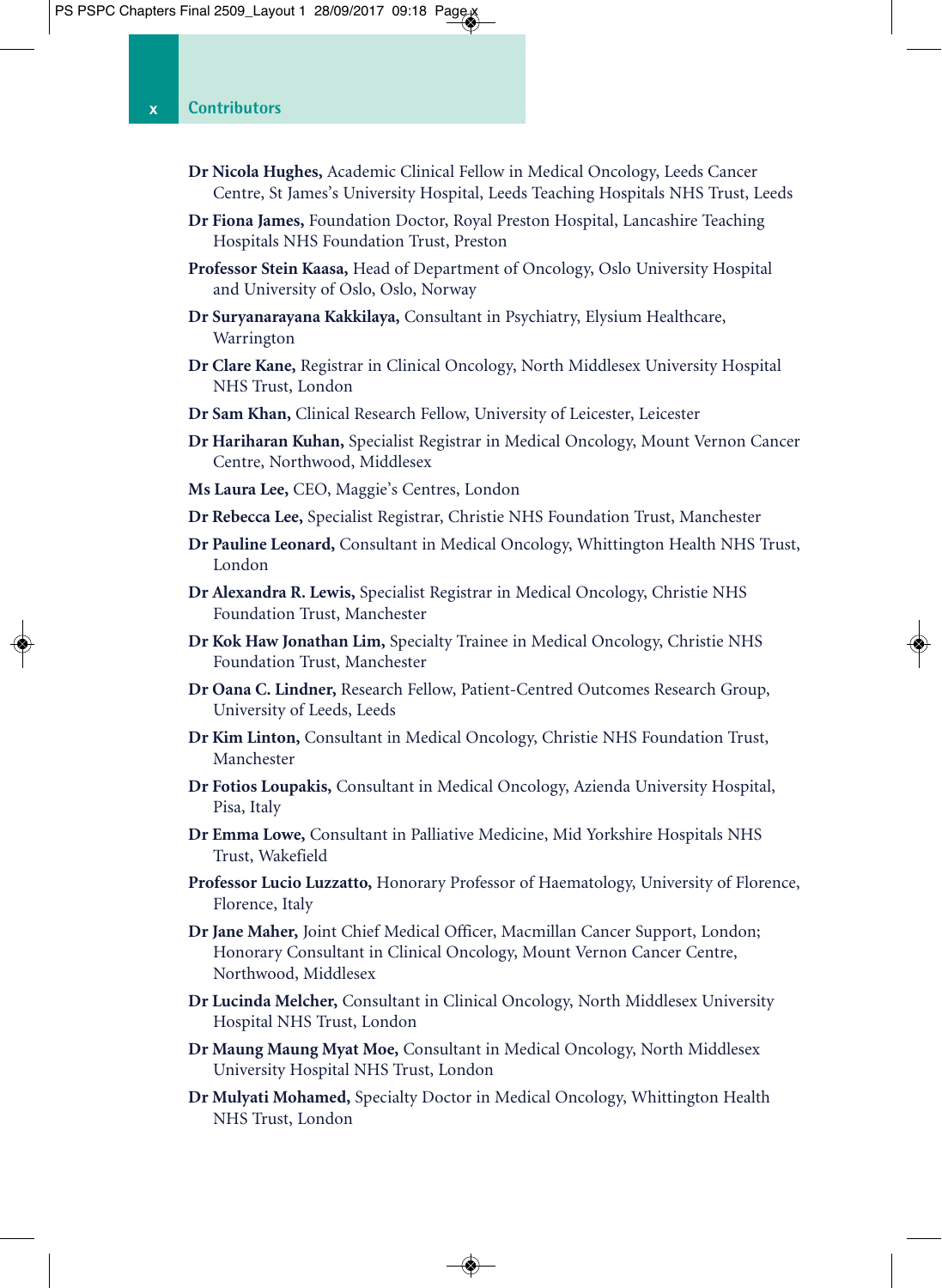- **Dr Siobhan Morrison,** Registrar in Clinical Oncology, Christie NHS Foundation Trust, Manchester
- **Dr Paul Nathan,** Consultant in Medical Oncology, Mount Vernon Cancer Centre, Northwood, Middlesex
- **Professor Richard D. Neal,** Professor of Primary Care Oncology, University of Leeds, **Leeds**
- **Dr Annmarie Nelson,** Scientific Director, Marie Curie Research Centre, Cardiff University, Cardiff
- **Dr Pete Nightingale,** GP Adviser End of Life Care, Macmillan Cancer Support, Lancaster
- **Dr Anna Olsson-Brown,** Registrar in Medical Oncology, Clatterbridge Cancer Centre NHS Foundation Trust, Birkenhead; Clinical Research Fellow, University of Liverpool, Liverpool
- **Dr Mark Openshaw,** Clinical Research Fellow, University of Leicester, Leicester
- **Dr Louisa Petchey,** Senior Policy Analyst, Macmillan Cancer Support, London
- **Ms Gail Prout,** Skin Cancer Clinical Nurse Specialist, Mount Vernon Cancer Centre, Northwood, Middlesex
- **Dr Dulani Ranatunge,** Specialist Registrar in Medical Oncology, Leeds Cancer Centre, St James's University Hospital, Leeds Teaching Hospitals NHS Trust, Leeds
- **Dr Charlotte Richardson,** Registrar in Medical Oncology, Leeds Cancer Centre, St James's University Hospital, Leeds Teaching Hospitals NHS Trust, Leeds
- **Dr Lesley Seddon,** Consultant in Health Psychology (Oncology) and Head of Psychology Services, Royal Preston Hospital, Lancashire Teaching Hospitals NHS Foundation Trust, Preston
- **Professor Peter Selby,** Professor of Cancer Medicine and Associate Dean, Leeds Institute of Cancer and Pathology, University of Leeds, Leeds; Leeds Cancer Centre, St James's University Hospital, Leeds Teaching Hospitals NHS Trust, Leeds
- **Dr Richard Simcock,** Consultant in Clinical Oncology, Sussex Cancer Centre, Brighton and Sussex University Hospitals NHS Trust, Brighton
- **Mrs Cate Simmons,** Upper GI and CUP Clinical Nurse Specialist, Princess Alexandra Hospital, Harlow
- **Dr Muthiah Sivaramalingam,** Consultant in Clinical Oncology, Royal Preston Hospital, Lancashire Teaching Hospitals NHS Foundation Trust, Preston
- **Dr Lesley Smith,** Consequences of Treatment Programme Manager, Macmillan Cancer Support, London
- **Dr Dan Stark,** Consultant in Medical Oncology, Leeds Cancer Centre, St James's University Hospital, Leeds Teaching Hospitals NHS Trust, Leeds
- **Dr Jacqui Stringer,** Clinical Lead, Tissue Viability and Complementary Health and Wellbeing, Christie NHS Foundation Trust, Manchester; Honorary Lecturer, University of Manchester, Manchester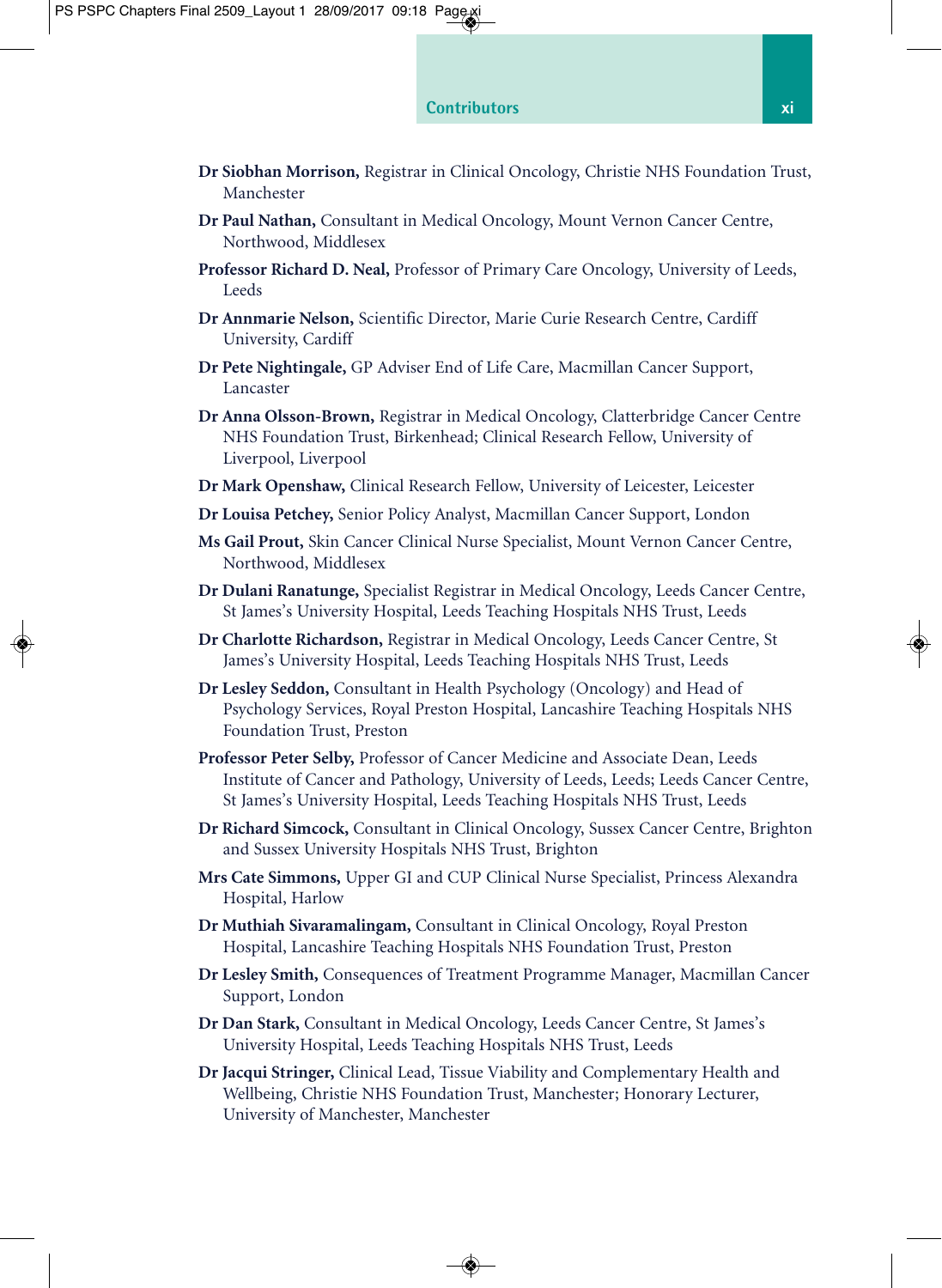- **Dr Daniel Swinson,** Consultant in Medical Oncology, Leeds Cancer Centre, St James's University Hospital, Leeds Teaching Hospitals NHS Trust, Leeds
- **Dr Elena Takeuchi,** Consultant in Medical Oncology, Christie NHS Foundation Trust, Manchester
- **Professor Denis Talbot,** Professor of Cancer Medicine, Churchill Hospital, Oxford University Hospitals NHS Foundation Trust, Oxford
- **Professor Anne Thomas,** Professor of Cancer Therapeutics, University of Leicester, Leicester
- **Dr Luzia Travado,** Head of Psycho-Oncology, Champalimaud Clinical Centre, Champalimaud Foundation, Lisbon, Portugal
- **Miss Lorraine Turner,** Advanced Nurse Practitioner in Experimental Cancer Medicine, NIHR/Cancer Research UK Christie Clinical Research Facility, Christie NHS Foundation Trust, Manchester
- **Dr Rob Turner,** Operational Lead Cancer Clinician, Leeds Cancer Centre, Leeds Teaching Hospitals NHS Trust, Leeds
- **Professor Galina Velikova,** Professor of Psychosocial and Medical Oncology, Leeds Institute of Cancer and Pathology, University of Leeds, Leeds; Leeds Cancer Centre, St James's University Hospital, Leeds Teaching Hospitals NHS Trust, Leeds
- **Mr Pete Wallroth,** CEO/Founder, Mummy's Star charity (www.mummysstar.org)
- **Professor Andrew M. Wardley,** Medical Director, NIHR Cancer Research UK Christie Clinical Research Facility, Christie NHS Foundation Trust, Manchester; Division of Cancer Sciences, University of Manchester, Manchester
- **Dr Isabel White,** Clinical Research Fellow in Psychosexual Practice, Royal Marsden NHS Foundation Trust, London
- **Dr Penny Wright,** Associate Professor in Psychosocial Cancer Care, Leeds Institute of Cancer and Pathology, University of Leeds, Leeds
- **Dr Alison Young,** Consultant in Medical Oncology, Leeds Cancer Centre, St James's University Hospital, Leeds Teaching Hospitals NHS Trust, Leeds
- **Dr Jane Younger,** Consultant in Psychological Medicine, Clatterbridge Cancer Centre NHS Foundation Trust, Birkenhead
- **Dr Yin Zhou,** GP and Clinical Research Fellow, Primary Care Unit, University of Cambridge, Cambridge
- **Dr Lucy Ziegler,** Academic Fellow, Leeds Institute of Health Sciences, University of Leeds, Leeds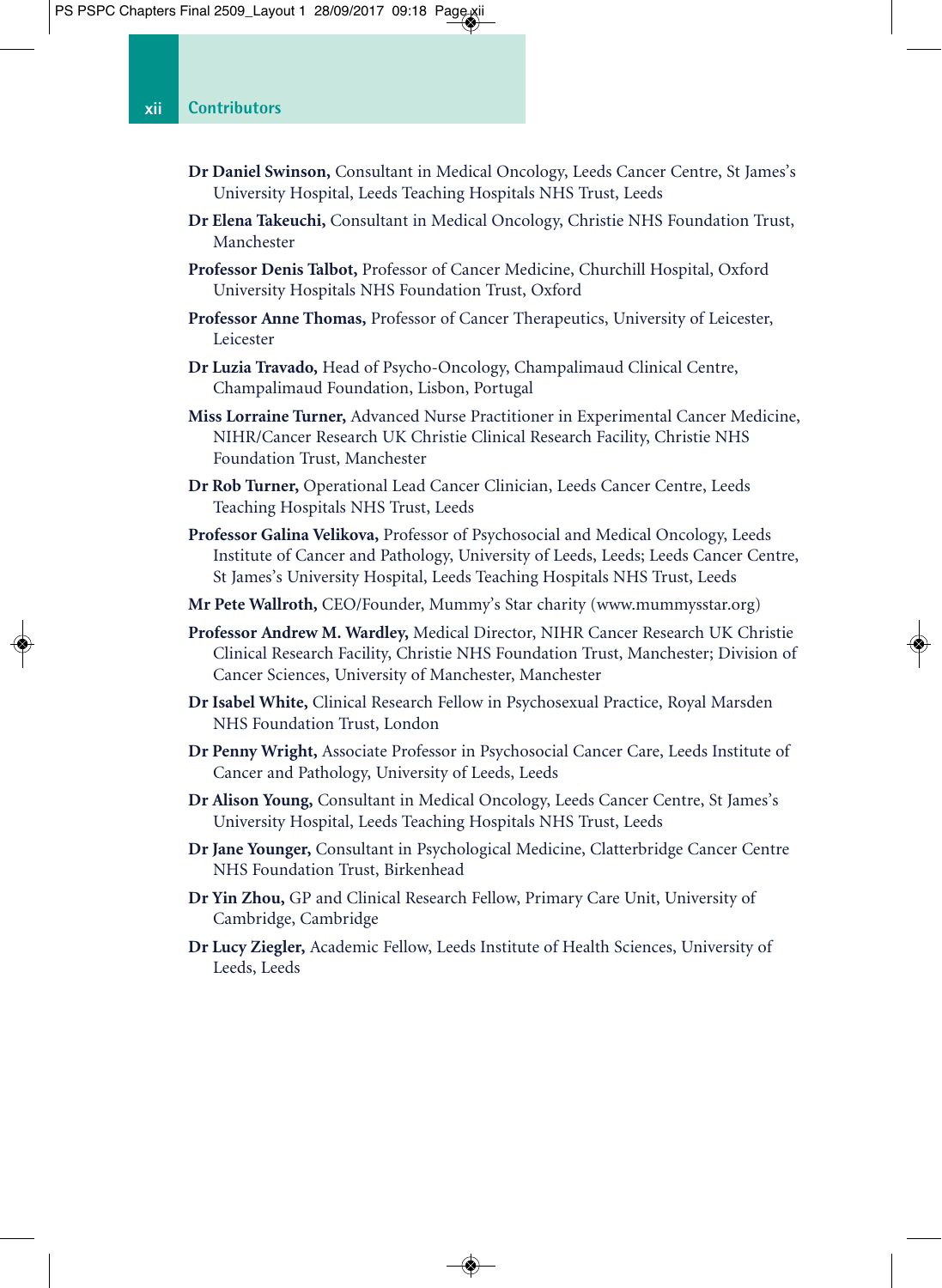## Preface

The great strides that have been made in cancer care and the technologies that surround cancer screening, diagnosis and treatment are important and well recognized. They have contributed to the radical improvements in cancer survivorship seen in recent decades across much of the world. It is, however, equally important to emphasize the advances that have been made in approaches to ensure that a person who is undergoing diagnostic investigations or cancer treatments, or who is a survivor of cancer, is kept at the centre of all activities. We have improved our knowledge of how to involve patients at all stages and ensure they achieve the best experience, well-being and quality of life. This book describes the progress we have made and the efforts that must continue to strengthen this patient-centred approach. In our attempts to do justice to this very broad subject, we have involved multi-professional teams as authors of both the perspective chapters and the case reports. The teams who have developed and edited this book, and who have written the individual contributions, include not only oncologists and patients but also psychologists, psychiatrists, nurses and allied health professionals, as well as a wide-ranging mixture of senior and junior people from the many professions.

To achieve the best patient-centred care, it is important to integrate the efforts of many disciplines, professions and institutions. Cancer care becomes increasingly complex and reaches across primary, secondary, tertiary and social care, requiring the interactions of many healthcare institutions in every sector. The importance of integrating specialized multidisciplinary cancer care through cancer networks and other arrangements has been recognized for more than two decades, but opportunities to improve integration and to ensure that it supports patient-centred care continue to grow. Perhaps most notably, modern health informatics provides us with excellent opportunities to integrate the care of cancer patients between disciplines, professions and institutions with the minimum of disruption to patients' lives. Increasingly, it will be possible to move information rather than patients around the healthcare system, allowing care to be delivered in an integrated way close to patients' homes for much of the time. Of course, important periods of time will continue to be needed in specialist facilities for the delivery of appropriate aspects of patient care.

This book is part of a prize-winning annual series of books on key topics in cancer care that are important to patients and professionals alike and that are growing, developing and shaping future approaches.

> *Galina Velikova, Lesley Fallowfield, Jane Younger, Ruth Board and Peter Selby, Editors Johnathan Joffe, Chairman, Association of Cancer Physicians Jane Maher, Joint Chief Medical Officer, Macmillan Cancer Support*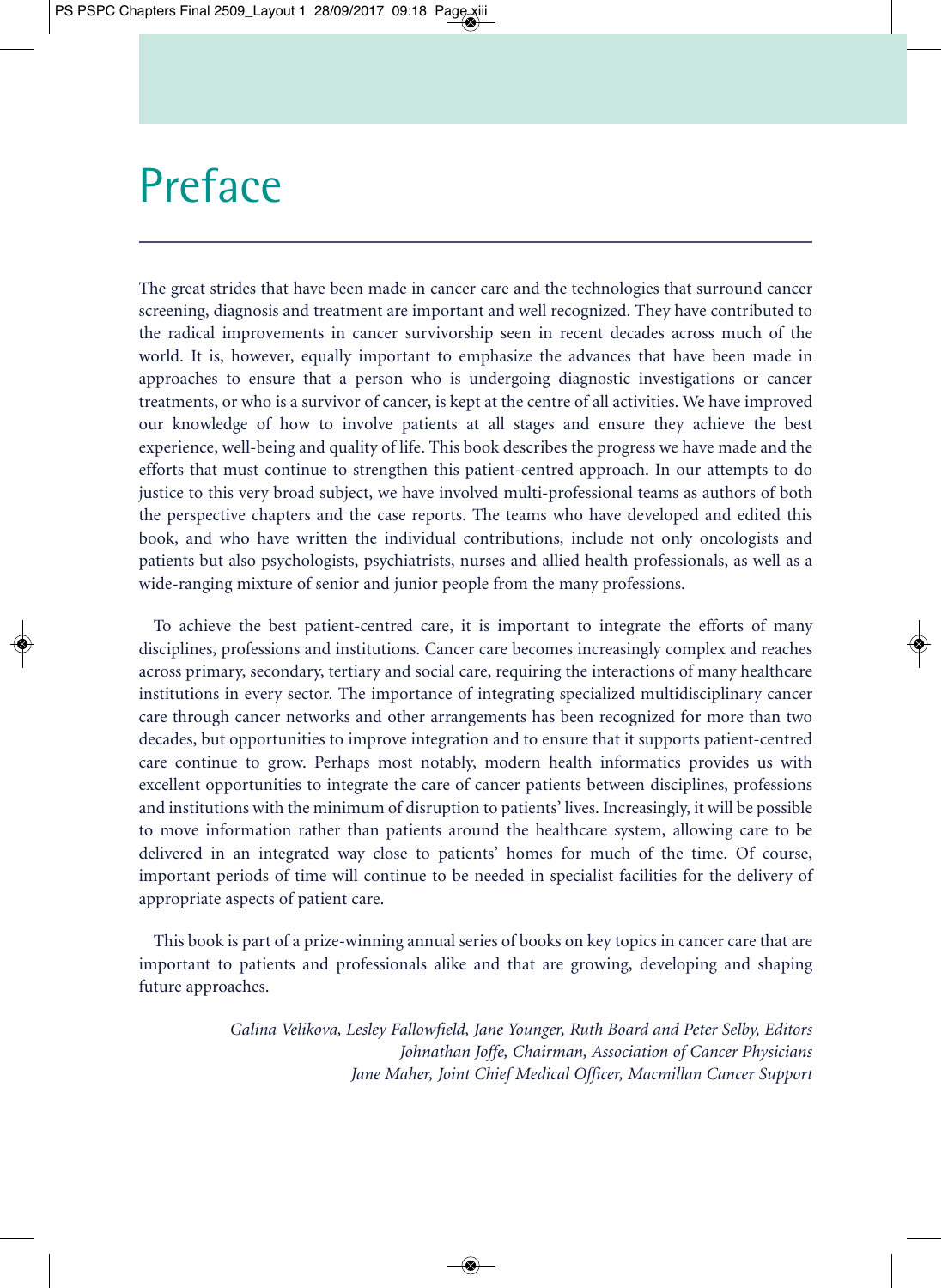## Acknowledgements

### **Editors' acknowledgements**

The editors and authors are grateful to all the patients who have inspired them to prepare this book and to work together to improve patient care.

The editors warmly acknowledge the support they have received in preparing the book. They are especially grateful to Macmillan Cancer Support for their sponsorship of the book and the workshop that preceded it, without which the whole project would not have been possible.

The editors, authors and publisher are most grateful to the Executive Committee of the Association of Cancer Physicians for their support and advice during the development of this book.

We are very grateful to Duncan Enright and Beverley Martin at EBN Health for their expert work, support, goodwill and interest in our purpose in preparing the book, and Nicole Goldman, who coordinated and oversaw the book's preparation and organization.

Professor Velikova would like to acknowledge the support of the University of Leeds and the Leeds Teaching Hospitals NHS Trust. Professor Fallowfield would like to acknowledge the support of the University of Sussex. Dr Younger would like to acknowledge the support of the Clatterbridge Cancer Centre NHS Foundation Trust. Dr Board would like to acknowledge the support of the University of Manchester and Lancashire Teaching Hospitals NHS Foundation Trust. Professor Selby would like to acknowledge the support of the University of Leeds and the Leeds Teaching Hospitals NHS Trust.

*Galina Velikova, Lesley Fallowfield, Jane Younger, Ruth Board and Peter Selby*

### **Association of Cancer Physicians**

The *Problem Solving* series of cancer-related books is developed and prepared by the Association of Cancer Physicians, often in partnership with one or more other specialist medical organizations. As the representative body for medical oncologists in the UK, the Association of Cancer Physicians has a broad set of aims, including education for its own members and for nonmembers, including interested clinicians, healthcare professionals and the public. The *Problem Solving* series is a planned sequence of publications that derive from a programme of annual scientific workshops initiated in 2014 with 'Problem Solving in Acute Oncology' followed by 'Problem Solving in Older Cancer Patients', 'Problem Solving Through Precision Oncology' and, most recently, 'Problem Solving in Patient-Centred and Integrated Cancer Care'.

The publications involve considerable work from members and other contributors; this work is done without remuneration, as an educational service. The books have been well received and we are delighted with their standard. *Problem Solving in Older Cancer Patients* and *Problem Solving Through Precision Oncology* were awarded the BMA prizes for best oncology book of the year in 2016 and 2017, respectively.

The Association of Cancer Physicians wishes to thank all the contributors to this and previous books and to those yet to come.

*Johnathan Joffe, Chairman, Association of Cancer Physicians*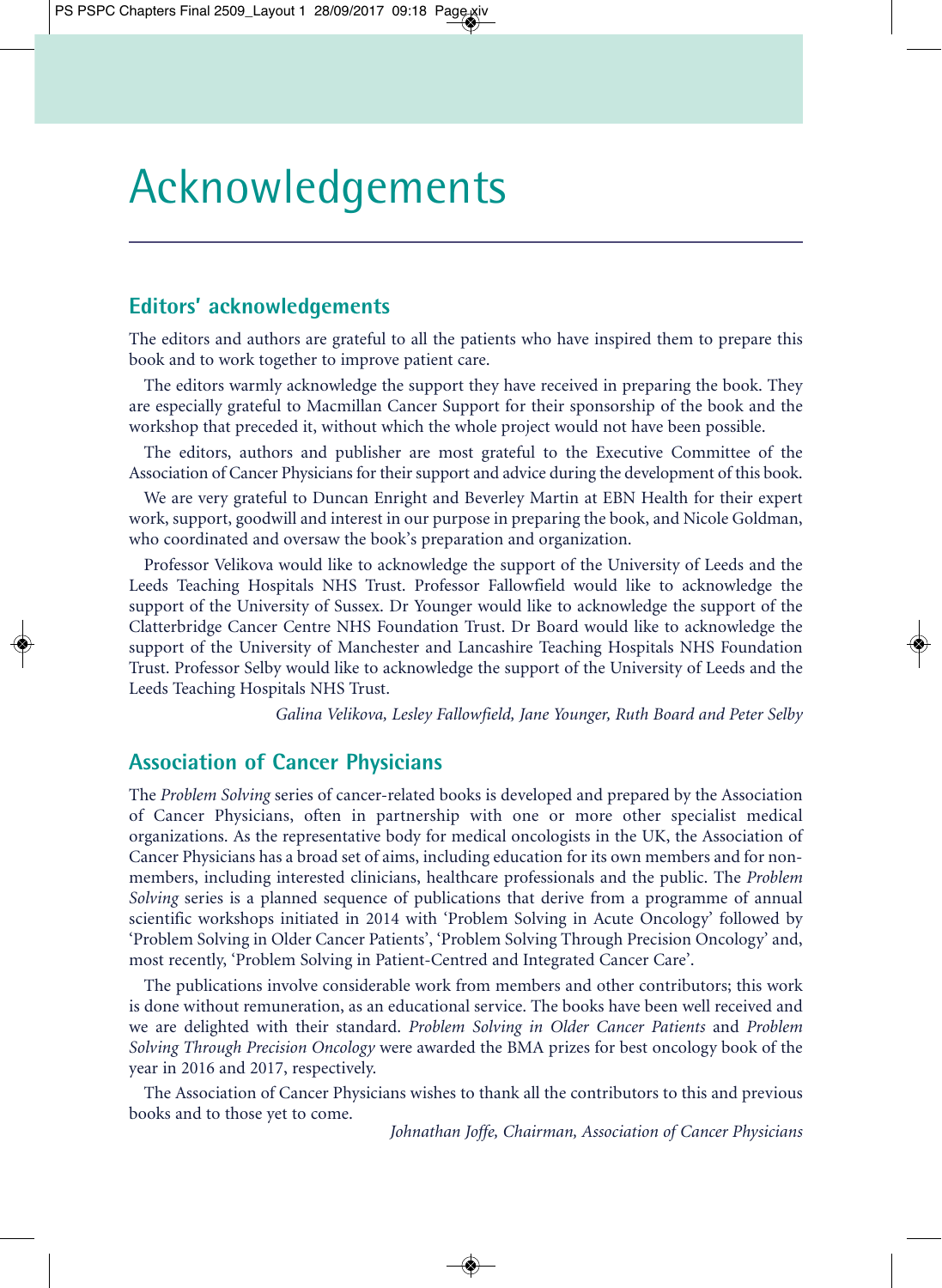# Abbreviations

| ABVD                      | Doxorubicin, bleomycin,                                    | <b>HNA</b>   | Holistic needs assessment                              |
|---------------------------|------------------------------------------------------------|--------------|--------------------------------------------------------|
|                           | vinblastine, dacarbazine                                   | <b>HRQOL</b> | Health-related quality of life                         |
| ADT                       | Androgen deprivation therapy                               | <b>IVADO</b> | Ifosfamide, vincristine,                               |
| AFP                       | Alpha-fetoprotein                                          |              | dactinomycin, doxorubicin                              |
| Akt                       | Protein kinase B                                           | <b>LDH</b>   | Lactate dehydrogenase                                  |
| ALK                       | Anaplastic lymphoma kinase                                 | <b>LHRHa</b> | Luteinizing hormone-releasing                          |
| <b>BRAF</b>               | Serine/threonine-protein kinase                            |              | hormone analogue                                       |
|                           | $B-Raf$                                                    | <b>MAPK</b>  | Mitogen-activated protein kinase                       |
| BSL                       | British Sign Language                                      | <b>MDT</b>   | Multidisciplinary team                                 |
| <b>CAM</b>                | Complementary and alternative<br>medicine                  | <b>MEK</b>   | Mitogen-activated protein kinase<br>kinase             |
| CanCon                    | Joint Action on Cancer Control                             |              |                                                        |
| <b>CBT</b><br><b>CCCN</b> | Cognitive behavioural therapy<br>Comprehensive cancer care | <b>NCSI</b>  | National Cancer Survivorship<br>Initiative             |
|                           | network                                                    | <b>NSCLC</b> | Non-small-cell lung carcinoma                          |
| <b>CEA</b>                | Carcinoembryonic antigen                                   | OxMdG        | Oxaliplatin, fluorouracil, folinic                     |
| СK                        | Cytokeratin                                                |              | acid                                                   |
| <b>CQUIN</b>              | Commissioning for quality and                              | pCR          | Pathological complete response                         |
|                           | innovation                                                 | $PD-L1$      | Programmed death-ligand 1                              |
| <b>CRP</b>                | C-reactive protein                                         | <b>PPIE</b>  | Patient and public involvement                         |
| <b>CRPC</b>               | Castrate-resistant prostate cancer                         |              | and engagement                                         |
| <b>CTCAE</b>              | Common terminology criteria for<br>adverse events          | <b>PR</b>    | Progesterone receptor                                  |
| <b>DART</b>               |                                                            | PROMs        | Patient-reported outcome<br>measures                   |
|                           | Distress Assessment and Response<br>Tool                   | <b>PS</b>    |                                                        |
| dCRT                      | Definitive chemoradiotherapy                               |              | Performance status                                     |
| EGFR                      | Epidermal growth factor receptor                           | <b>PSA</b>   | Prostate-specific antigen                              |
| <b>EPF</b>                | European Patients' Forum                                   | QOL          | Quality of life                                        |
| ER                        | Oestrogen receptor                                         | <b>RANKL</b> | Receptor activator of nuclear<br>factor kappa-B ligand |
| <b>FDG</b>                | Fluorodeoxyglucose                                         | <b>SACT</b>  | Systemic anticancer therapy                            |
| <b>FIGO</b>               | International Federation of                                | $SDI-21$     | 21-item Social Difficulties                            |
|                           | Gynecology and Obstetrics                                  |              | Inventory                                              |
| <b>FISH</b>               | Fluorescence in situ hybridization                         | <b>TKI</b>   | Tyrosine kinase inhibitor                              |
| <b>FOLFOX</b>             | Fluorouracil, folinic acid, oxaliplatin                    | <b>TPN</b>   | Total parenteral nutrition                             |
| <b>GCSF</b>               | Granulocyte-colony stimulating                             | TTF-1        | Thyroid transcription factor 1                         |
|                           | factor                                                     | <b>TYA</b>   | Teenage and young adult                                |
| hCG                       | Human chorionic gonadotrophin                              |              |                                                        |
| HER <sub>2</sub>          | Human epidermal growth factor<br>receptor 2                | <b>VIDE</b>  | Vincristine, ifosfamide,<br>doxorubicin, etoposide     |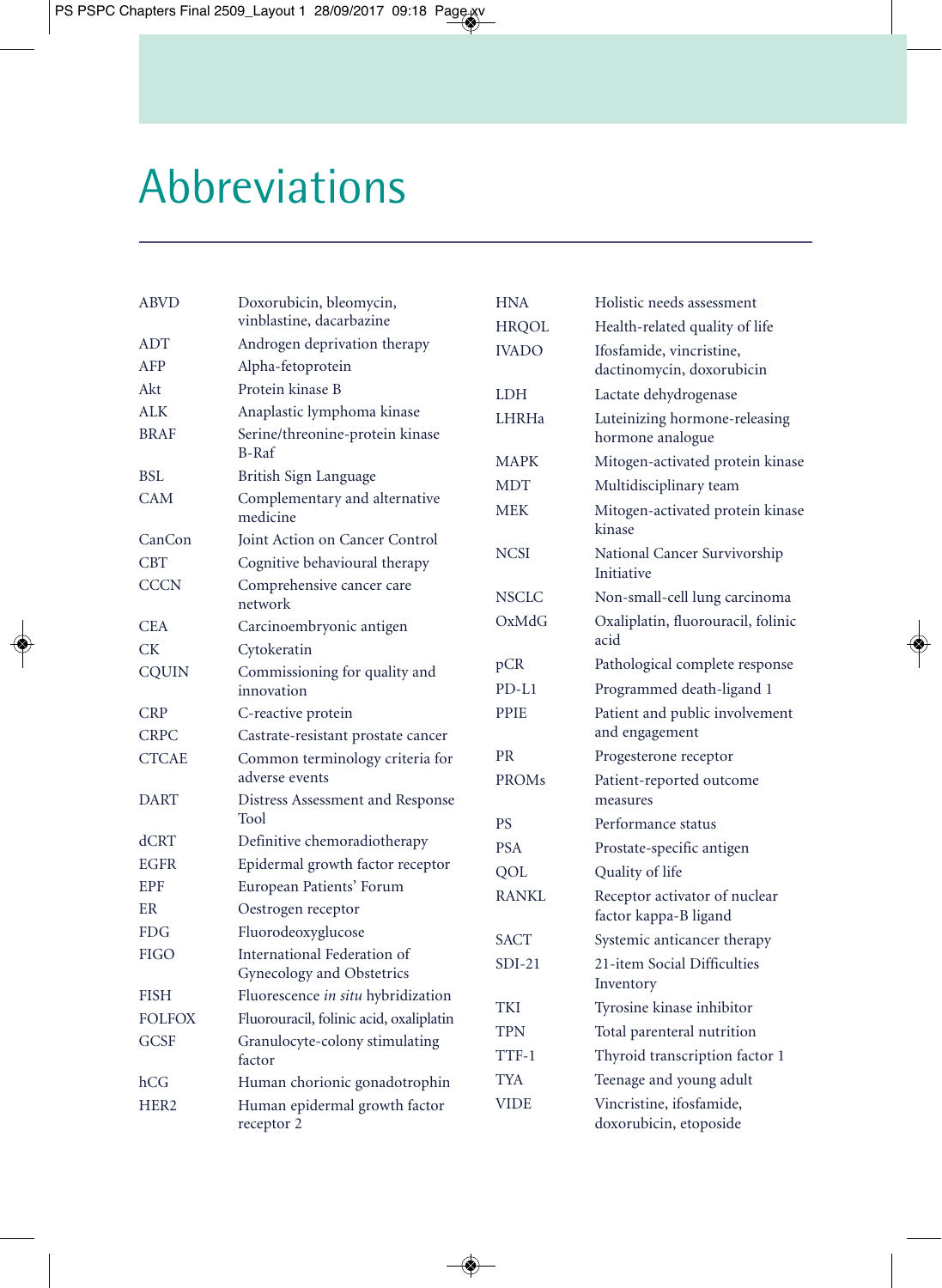We would like to dedicate the book to Mike Baum, Ken Calman, Jim Till and Peter Maguire.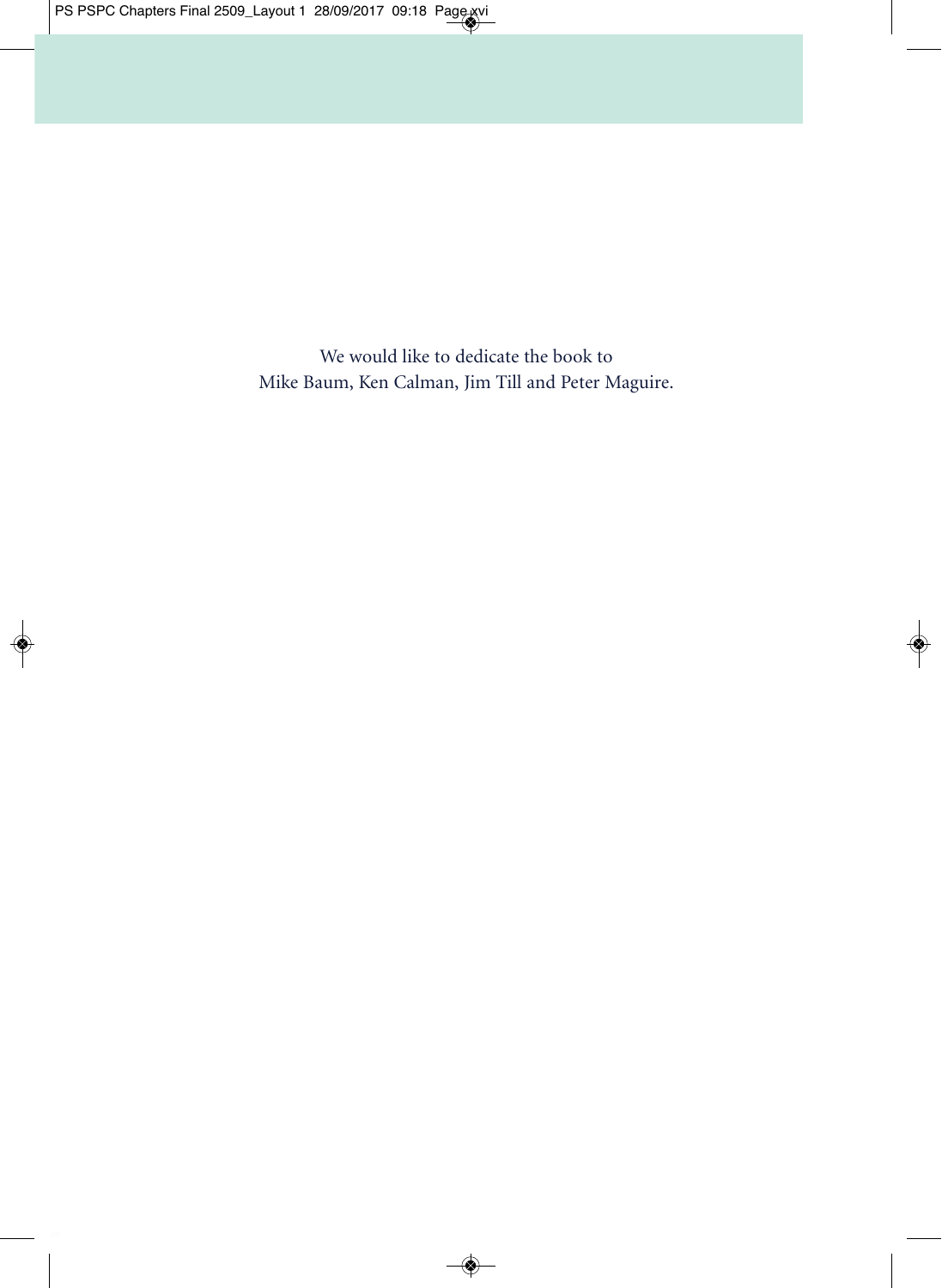#### **PERSPECTIVE**

### **01 Patient-Centred and Integrated Cancer Care**

*Peter Selby, Ruth E. Board, Galina Velikova*

### **Introduction**

The delivery of cancer care must focus on ensuring the best outcomes and experience for the patient by drawing on the wide range of skills of the multidisciplinary team (MDT). These are a combination of clinical and technical skills, together with good communication, empathy and involvement of the patient in all aspects of care planning and delivery. Patient-centred care necessitates excellence in the quality and speed of diagnostic work and in the delivery of treatment, follow-up and long-term support. It requires control of the tumour and the best possible patient survival. We must also optimize health-related quality of life (HRQOL), patient experience and patient satisfaction with care. The best clinical options should be identified, preferably by a specialized MDT. The options are then considered with the patient, the family and carers. Decisions must take into account the views of both the healthcare professionals and the patient. Delivering excellent patient-centred care requires good communication skills. Patient participation in shared decision making, patient empowerment, and patient engagement in individual care, service planning and research all contribute to driving excellent patient-centred care.

The terminology in this area is rightly constantly evolving. 'Patient-centred care' is widely used to describe these aspects of cancer care, and we have used the term in this book. We recognize, however, that as the field extends to include approaches to people who undergo screening tests and diagnostic investigations, and as cancer survivors take up the reins of their lives again, the term 'person-centred care' becomes increasingly appropriate. This book brings together colleagues from a wide range of healthcare disciplines to articulate their understanding of patient-centred care, how to deliver it and how to consolidate its position in cancer care systems. A key aspect of developing and delivering excellent patient-centred care is the collaboration between many professions and disciplines. Integration of care can improve outcomes for cancer patients and is especially important to ensure a patient-centred approach.

Commitments to patient-centred care have been in place for several decades. An early example in the UK lay in the 1995 Calman–Hine report,**<sup>1</sup>** which said: 'The development of cancer services should be patient-centred and should take account of patients', families' and carers' views and preferences as well as those of professionals involved in cancer care. Individuals' perceptions of their needs may differ from those of the professional. Good communication between professionals and patients is especially important.' These concepts are brought up to date and elegantly expressed by Abrahams *et al.***<sup>2</sup>** (Figure 1.1).

### **Key challenges**

Excellence in patient-centred care has many challenges. Patient outcomes have many aspects, and assessing them requires increasingly complex outcome measures, often patient-reported outcome measures (PROMs) (see Chapter 2). Psychological and social factors are key aspects of patients'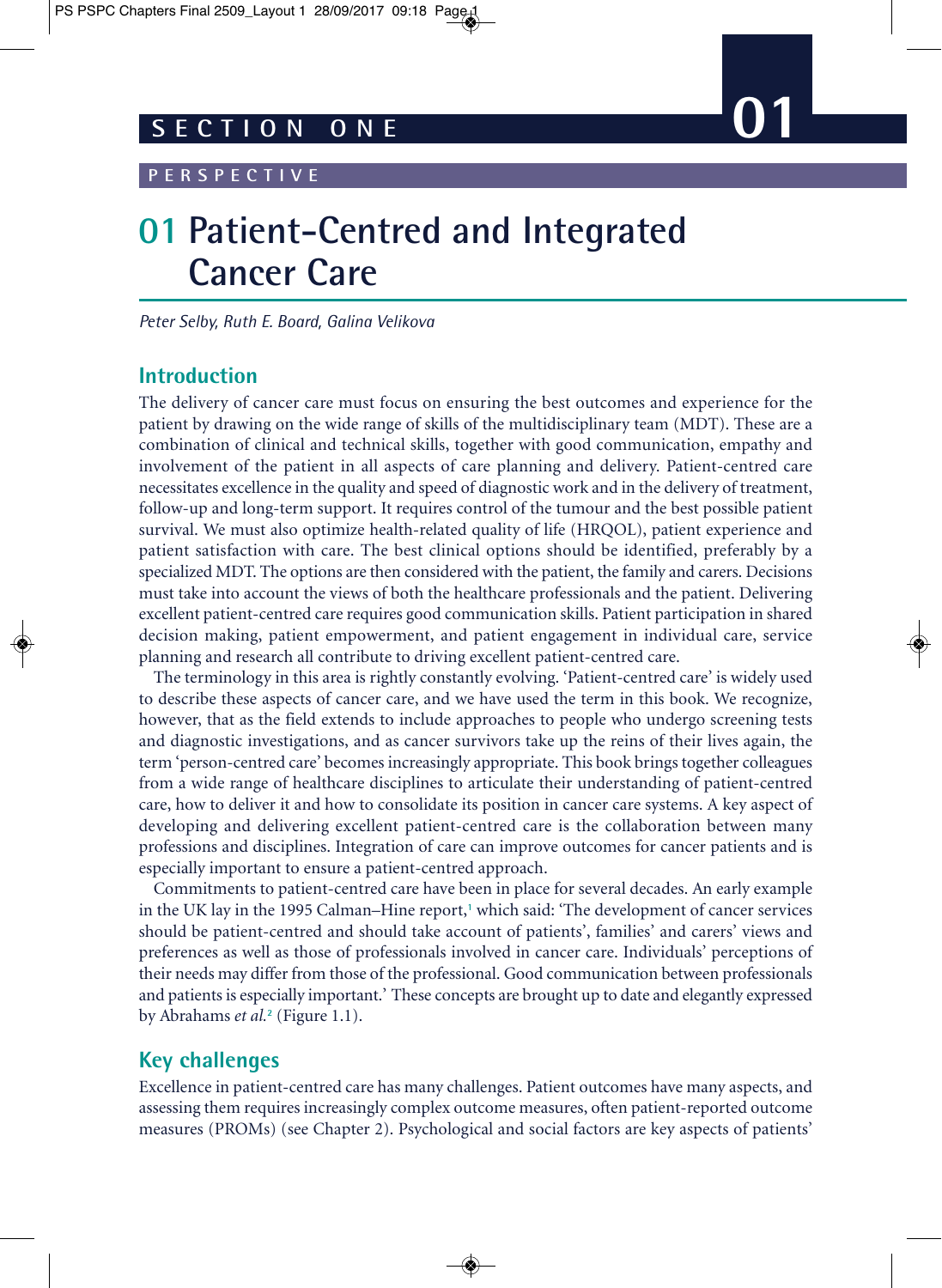

**Figure 1.1** A model for patient-centred care (adapted from Abrahams et al.**<sup>2</sup>**).

quality of life (QOL) and require attention and measurement (see Chapters 2, 3 and 15). The training and skill set of the specialist oncology MDT must encompass high levels of communication skills; some team members will need advanced communication skills (see Chapter 4). The distribution of roles in the MDT will draw on different strengths to bring about a patientcentred approach. Some team members may be naturally excellent communicators; for others it will be an acquired skill. Teams should consciously plan their activities to draw on the strengths of their members. Increasingly, patient engagement and empowerment are contributing to improve the quality and outcomes of care (see Chapters 5 and 18). Primary care and the voluntary sector are vitally important in ensuring the best patient-centred care (see Chapters 6 and 7). As diagnosis and treatments improve, many more patients are surviving their cancers and require support during their periods of active treatment, as well as careful consideration of what is needed thereafter to ensure the best outcomes (see Chapters 8–12).

There is good evidence that cancer care can be delivered well when disciplines and institutions work together in an integrated way (see Chapter 13). However, we identify a series of special challenges to integrated cancer care. The first challenge is to integrate primary care and hospital care, which has been well reviewed by Rubin *et al.***<sup>3</sup>** They concluded: 'The strengths of primary care – its continuous, coordinated, and comprehensive care for individuals and families – are particularly evident in prevention and diagnosis, in shared follow-up and survivorship care, and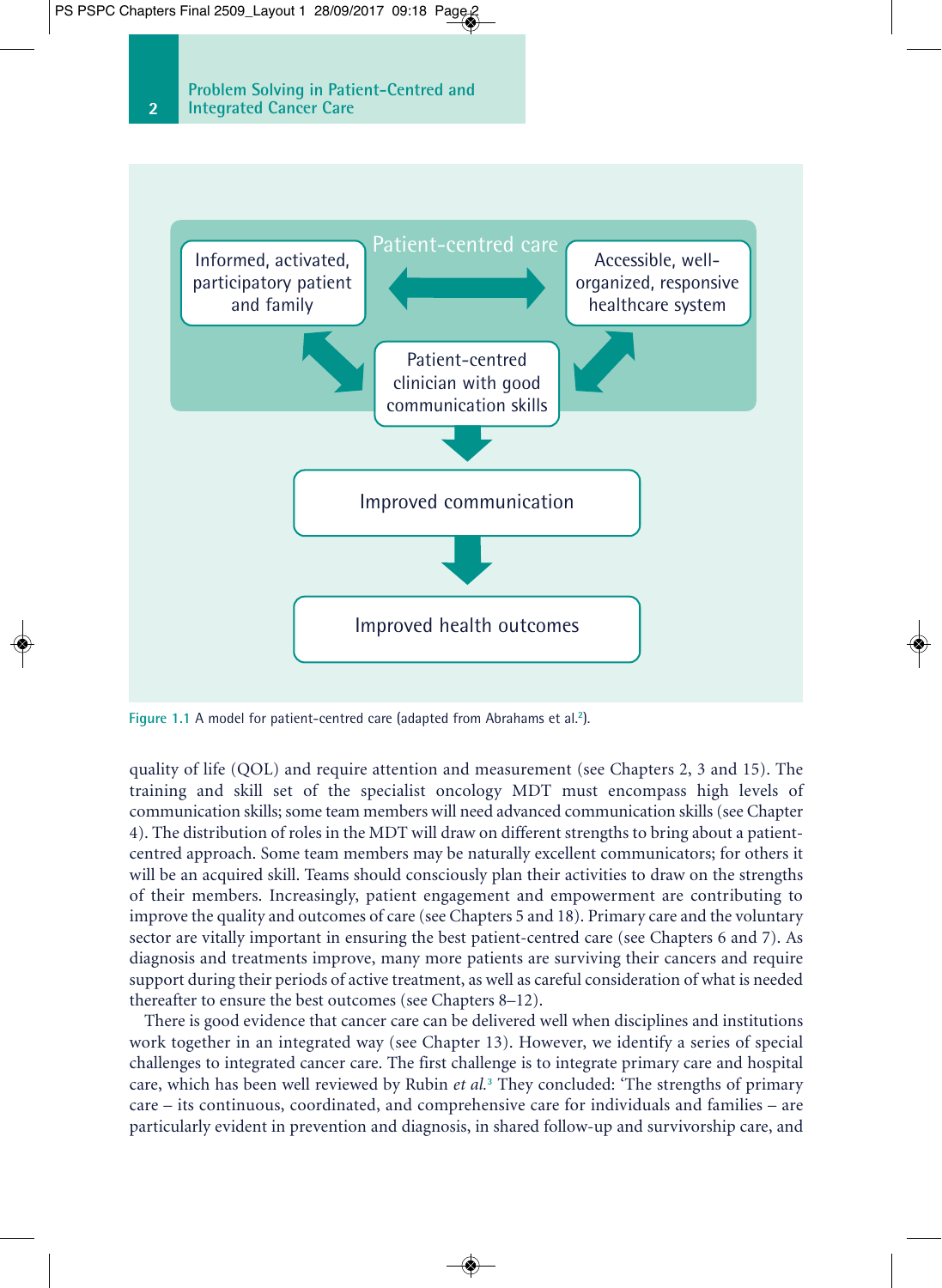in end-of-life care.' Perhaps the greatest challenge for future links to primary care will come in the development of joint informatics approaches between primary care and the hospital oncology team to support communication between the teams and with patients that will underpin speed and excellence. These developments will aid improvements in GP–oncology MDT communications that will support work on earlier cancer diagnosis, patients' whole cancer journey, and integrated hospital–community approaches to survivorship and rehabilitation (see Chapters 8–13).

Second, links between oncology and palliative care have always been central to the best patientcentred approaches; these have been reviewed recently by Hui and Bruera.**<sup>4</sup>** The integration of palliative and supportive care throughout the patient's journey will bring well-recognized benefits in terms of QOL, symptom control and patient experience (see Chapters 11 and 12). There is emerging evidence that early palliative care can be associated with improved service delivery and possibly improved survival.**<sup>5</sup>**

Third, links between oncology and geriatrics will be vitally important.**<sup>6</sup>** Cancer is a disease of older people and in the UK two-thirds of our patients are diagnosed when over the age of 65 years. In general, older people are diagnosed later, have less treatment and their cure rates are generally lower. The reasons underpinning the low uptake of major cancer treatments in older people are poorly defined, but probably include comorbidity as well as patient preference and healthcare professional biases.

Fourth, the best outcomes for patients, including the best QOL and the best experience, mean that the specialist oncology team must link with other hospital disciplines to bring in their skills during both the diagnosis and management of their patients. Modern health informatics is increasingly facilitating such links and approaches. Electronic patient records enable good communications between hospital teams to the benefit of patients (see Chapter 13).

Finally, and importantly, close liaison between psychology, psychiatry, GPs, social services and cancer specialists is essential to achieve excellent, integrated, patient-centred care.

Patient-centred care acknowledges patients' individual information needs and the need for support for both physical and psychological health. It is important to recognize and adapt patientcentred care depending on the individual patient's wishes, background, social support and physical and psychological comorbidities. Integrating with a range of other medical specialties, allied healthcare professionals and third sector providers such as charitable organizations can help tailor communication and treatment for individual patient needs.

### **Tools to promote patient-centred care**

A substantial number of tools need to be deployed to ensure that the care of cancer patients is both excellent and patient-centred.

- Clear policy and guidance on the importance and best ways to achieve patient-centred care.**7–11** Commissioners and management models should specify patient-centred approaches.
- An emphasis on patient-centred approaches in healthcare professionals' training and in the leadership, organization and management of health services.
- Patient engagement and empowerment (see Chapter 5) are powerful sources of influence on care quality. We should consistently seek patient input. Initiatives can be 'co-produced' by patients and healthcare professionals. As we develop new policies and plans, joint working between healthcare professionals and patients, carers and advocates will ensure a patientcentred approach.**<sup>8</sup>**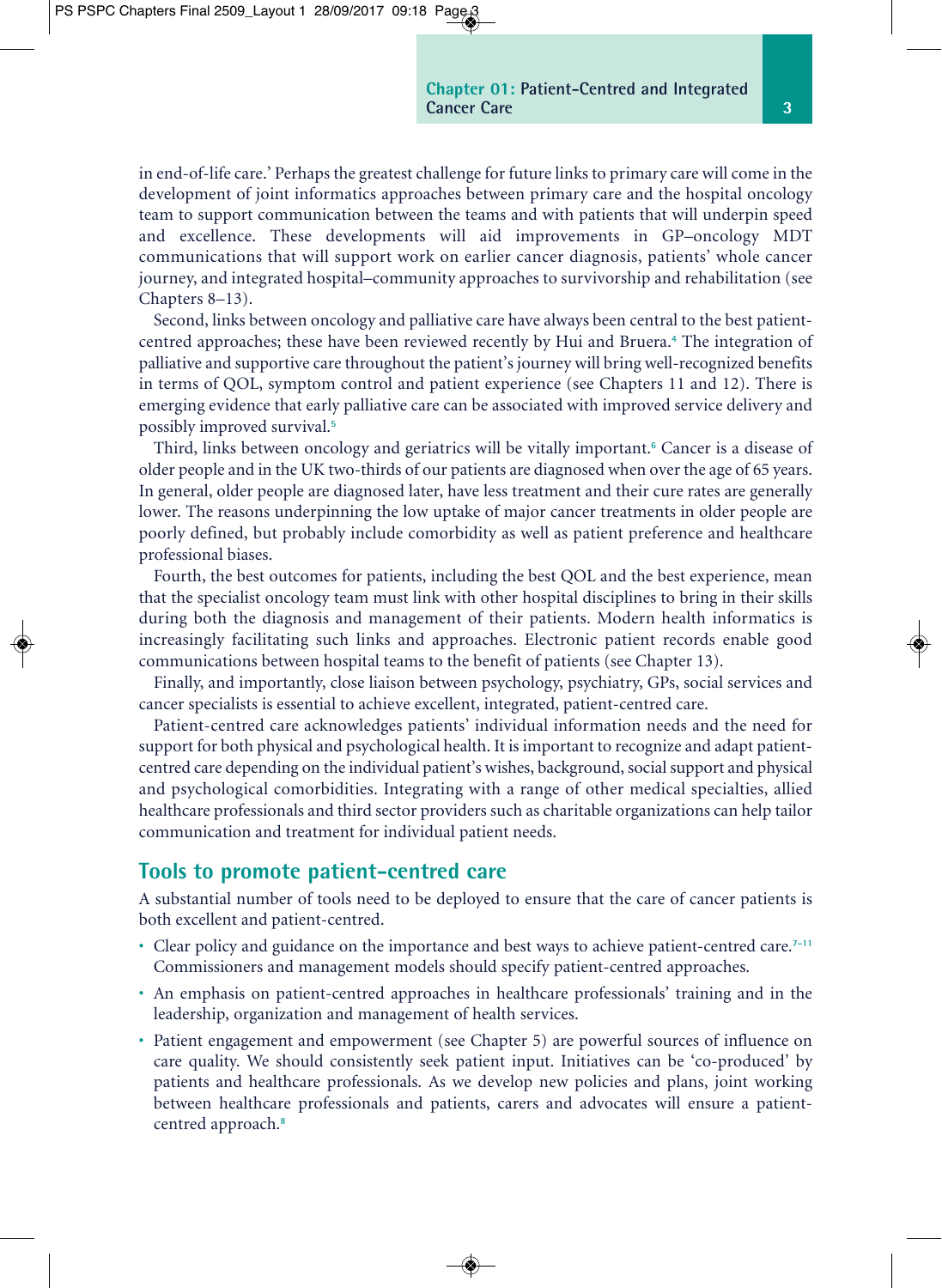- Excellence in communication training for healthcare professionals.
- Provision of ongoing holistic needs assessment and support for patients by front line healthcare professionals and appropriate engagement of specialized psychosocial oncology services and counselling.
- Modern health informatics can ensure ready communications and access to information for patients and healthcare professionals and will underpin the future of patient-centred care.
- Measuring HRQOL and PROMs in clinical practice, clinical research and population studies (see Chapter 2). Such measurements provide insights into patient well-being, experience and quality of outcome, as well as valuable quantitative feedback on the attainment of patientcentred goals. The ability to measure QOL through PROMs allows us to draw attention to these key issues and measure the impact of efforts to provide excellent patient-centred care.

### **Conclusion**



There is a longstanding consensus that cancer care should be patient-centred and integrated and there is considerable agreement about what that means. There is recognition, however, that patient-centred and integrated care is difficult to achieve and remains incomplete, but we have powerful tools to support continued progress. The chapters and case studies in this book provide evidence, advice and guidance to help healthcare professionals achieve these aims.

### **References**



**1** Calman K, Hine D. *A policy framework for commissioning cancer services. A report by the Expert Advisory Group on Cancer to the chief medical officers of England and Wales.* London: Department of Health, 1995.

- **2** Abrahams E, Foti M, Kean MA. Accelerating the delivery of patient-centered, high-quality cancer care. *Clin Cancer Res* 2015; 21: 2263–7.
- **3** Rubin G, Berendsen A, Crawford SM, *et al.* The expanding role of primary care in cancer control. *Lancet Oncol* 2015; 16: 1231–72.
- **4** Hui D, Bruera E. Models of integration of oncology and palliative care. *Ann Palliat Med* 2015; 4: 89–98.
- **5** Temel JS, Greer JA, Muzikansky A, *et al.* Early palliative care for patients with metastatic nonsmall-cell lung cancer. *N Engl J Med* 2010; 363: 733–42.
- **6** Ring A, Harari D, Kalsi T, *et al.*, eds. *Problem solving in older cancer patients.* Oxford: Clinical Publishing, 2015.
- **7** The Independent Cancer Taskforce (2015). *Achieving world-class cancer outcomes: a strategy for England 2015–2020.* Available from: www.cancerresearchuk.org/sites/default/files/achieving\_world-class\_cancer\_outcomes\_- \_a\_strategy\_for\_england\_2015-2020.pdf (accessed 26 July 2017).
- **8** Lawler M, Banks M, Law K, *et al.* The European Cancer Patient's Bill of Rights, update and implementation 2016. *ESMO Open* 2016; 1: e000127.
- **9** Martin-Moreno JM, Albreht T, Radoš Krnel S, eds. *Boosting innovation and cooperation in European cancer control. Key findings from the European Partnership for Action against Cancer.* Ljubljana: National Institute of Public Health of the Republic of Slovenia; Brussels: World Health Organization, on behalf of the European Observatory on Health Systems and Policies, 2013.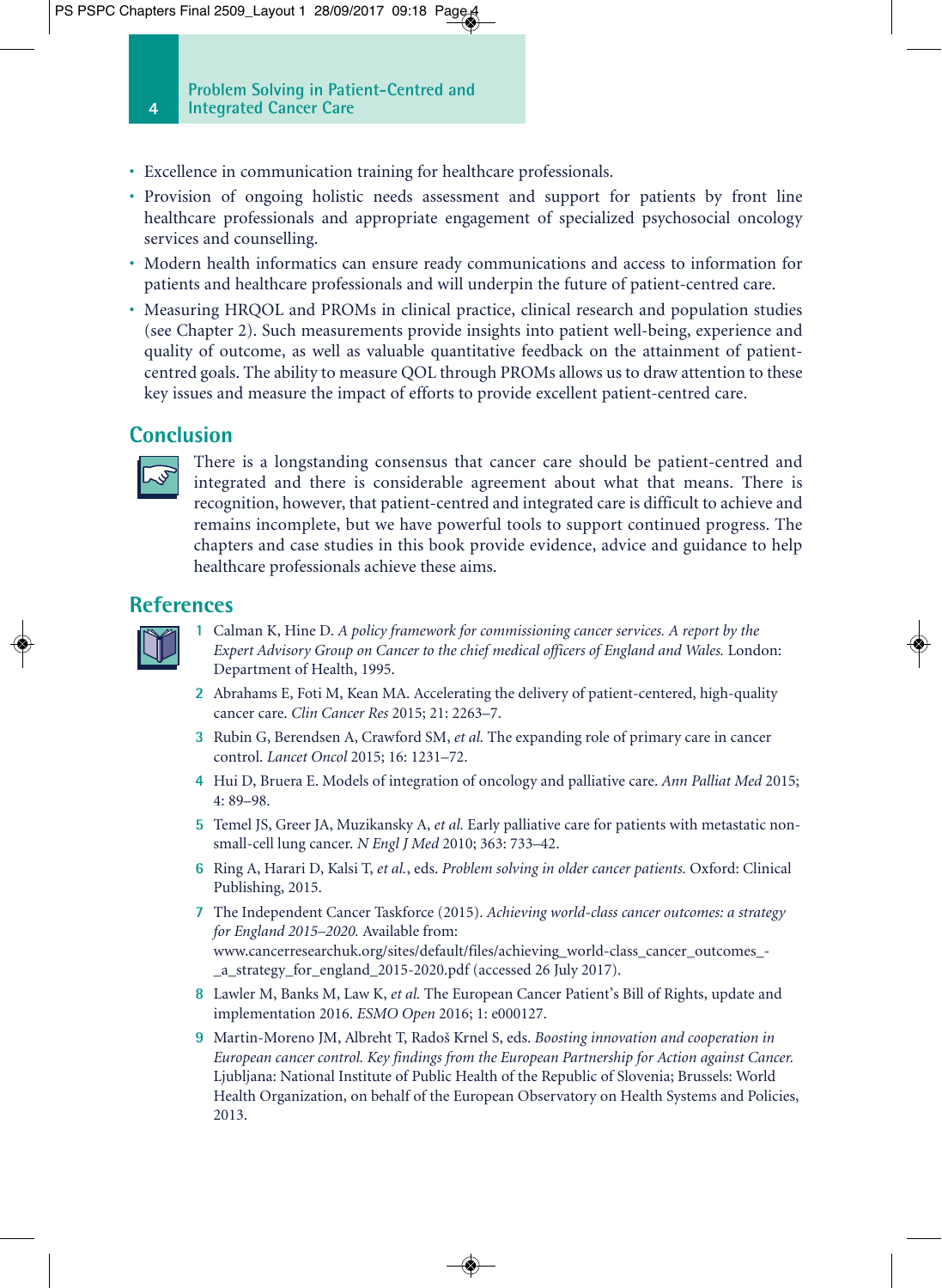- **10** Albreht T, Kiasuwa T, Van den Bulcke M, eds. *European guide on quality improvement in comprehensive cancer control.* Ljubljana: National Institute of Public Health of the Republic of Slovenia; Brussels: Scientific Institute of Public Health, 2017.
- **11** Federici A, Nicoletti G, Van den Bulcke M, eds. *Cancer control joint action policy papers.* Ljubljana: National Institute of Public Health of the Republic of Slovenia; Brussels: Scientific Institute of Public Health, 2017